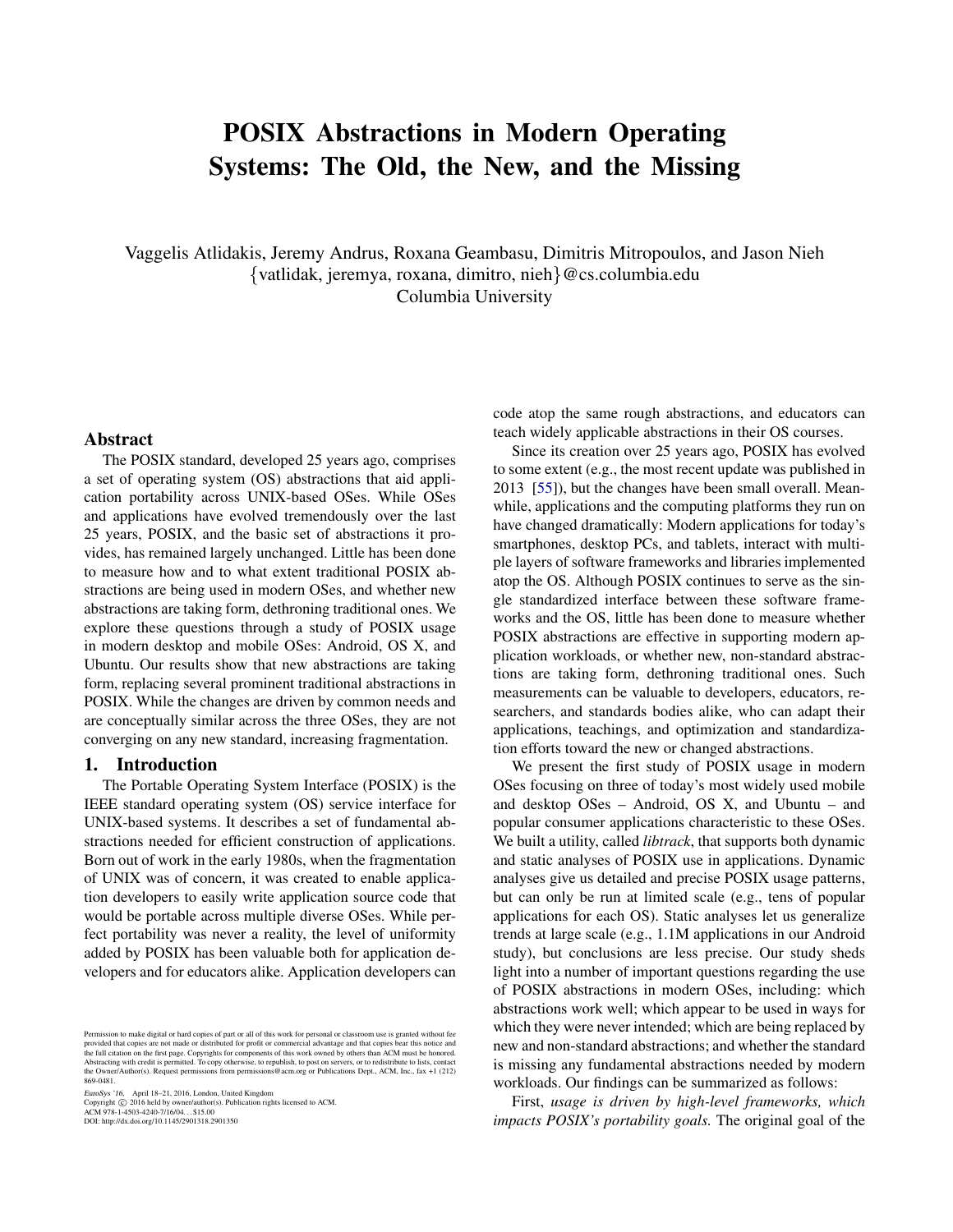POSIX standard was application source code portability. However, modern applications are no longer being written to standardized POSIX interfaces. Instead, they rely on platform-specific frameworks and libraries that leverage high-level abstractions for inter-process communication (IPC), thread pool management, relational databases, and graphics support. These frameworks and libraries are often implemented using underlying standard POSIX APIs, but are also free to depart from POSIX and use OS-specific interfaces. Thus, instead of the POSIX API serving as the interface between applications and the OS environment, modern OSes – such as Ubuntu, Android, and OS X– provide a more layered programming model with "taller" interfaces. Applications directly link against high-level frameworks, which invoke other frameworks and libraries that may eventually utilize POSIX. This new, layered programming model imposes challenges with respect to application portability, and has given rise to many different crossplatform SDKs [\[2,](#page-14-0) [9,](#page-14-1) [22,](#page-14-2) [24,](#page-14-3) [39\]](#page-15-1) that attempt to fill the gap left by a standard which has not evolved with the rest of the ecosystem. However, these cross-platform SDKs are often challenging to develop and maintain up-to-date with OS changes.

Second, *extension APIs, namely* ioctl*, dominate modern POSIX usage patterns as OS developers resort to them to build support for abstractions missing from the POSIX standard.* Extension APIs have become the standard way for developers to circumvent POSIX limitations and facilitate hardware-supported, high-level functionality for graphics, sound, and IPC. For example, the ioctl interface is now regularly used to mediate complex graphics commands between the high-level OpenGL library and the graphics driver.

Third, *new abstractions are arising driven by the same POSIX limitations across the three OSes, but the new abstractions are not converging.* To deal with abstractions missing from the aging POSIX standard, modern OSes are implementing new abstractions to support higher-level application functionality. Although these interfaces and abstractions are driven by similar POSIX limitations and are conceptually similar across OSes, they are not converging on any new standard. Traditional POSIX threading models, IPC interfaces, and file system access are being replaced by platform and vendor-specific APIs and frameworks such as Grand Central Dispatch [\[18\]](#page-14-4), Binder [\[29\]](#page-14-5), DBus [\[25\]](#page-14-6), and SQLite [\[1\]](#page-14-7).

We believe that our findings have broad implications related to the future of POSIX-compliant OS portability, which the systems research community and standards bodies will likely need to address in the future. To support further studies across a richer set of UNIX-based OSes and workloads, which we anticipate will be needed to establish a rigorous course of action, we make the *libtrack* source code, along with the application workloads and traces, available at:

<https://columbia.github.io/libtrack/>

This paper is organized as follows. Section [2](#page-1-0) presents two motivating examples for our study and formulates our goals. Sections [3](#page-2-0) and [4](#page-3-0) give background and detail our study's methodology. Section [5](#page-4-0) presents our measurement results. Sections [6](#page-12-0) and [7](#page-13-0) discuss the broader implications of our findings in the context of related work and in general.

# <span id="page-1-0"></span>2. Motivation

Motivating Examples. Our measurement study is motivated by our experience building two very different systems – an Android data protection system called *Pebbles* [\[52\]](#page-15-2) and an Android/iOS binary compatibility system, called *Cycada* (formerly known as *Cider*) [\[7\]](#page-14-8) – whose designs exposed, and were drastically impacted by, the changes in the ways applications on these platforms are using system abstractions.

• *Pebbles* [\[52\]](#page-15-2) provides data protection at the level of application-level objects, such as emails or bank accounts. This level of protection is made possible by the new ways in which Android applications use storage abstractions. Rather than using traditional unstructured POSIX file system abstractions, Android applications instead store data almost exclusively in highly structured storage (SQLite). In *Pebbles*, we leverage this structured information to transparently and accurately reconstruct application-level objects so the OS can provide protection at their level. Without applications' almost exclusive reliance on structured storage, *Pebbles* would likely not be possible.

• *Cycada* [\[7\]](#page-14-8) is a binary compatibility framework for Android and iOS applications. Given that both Android and iOS implement similar POSIX functionality, we initially thought that building *Cycada* would be relatively straightforward compared to previous Windows-UNIX compatibility efforts. However, achieving compatibility even between Android and iOS turned out to be a herculean task. A main obstacle was the extensive use of POSIX's ioctl extension API, which is highly platform-specific and loosely defined. To address this challenge, we elevated the level of abstraction at which we constructed binary compatibility from POSIX to newer, high-level abstractions used by applications, such as graphics and sound libraries. With this approach, and intuitively assuming that most applications leverage these abstractions, we were able to translate between well-defined interfaces and run unmodified iOS applications on Android.

Our experience with these systems led to anecdotal observations about changes in how modern applications use specific system abstractions. Other prior studies also suggest an evolution of specific POSIX abstractions [\[30,](#page-14-9) [58\]](#page-15-3). However, no prior work offers a rigorous characterization of these changes across the broad range of system abstractions standardized in POSIX and across multiple OSes.

Study Goals. Our goal in this study is to offer a rigorous characterization of how standardized system abstractions are being used by modern workloads, and whether they are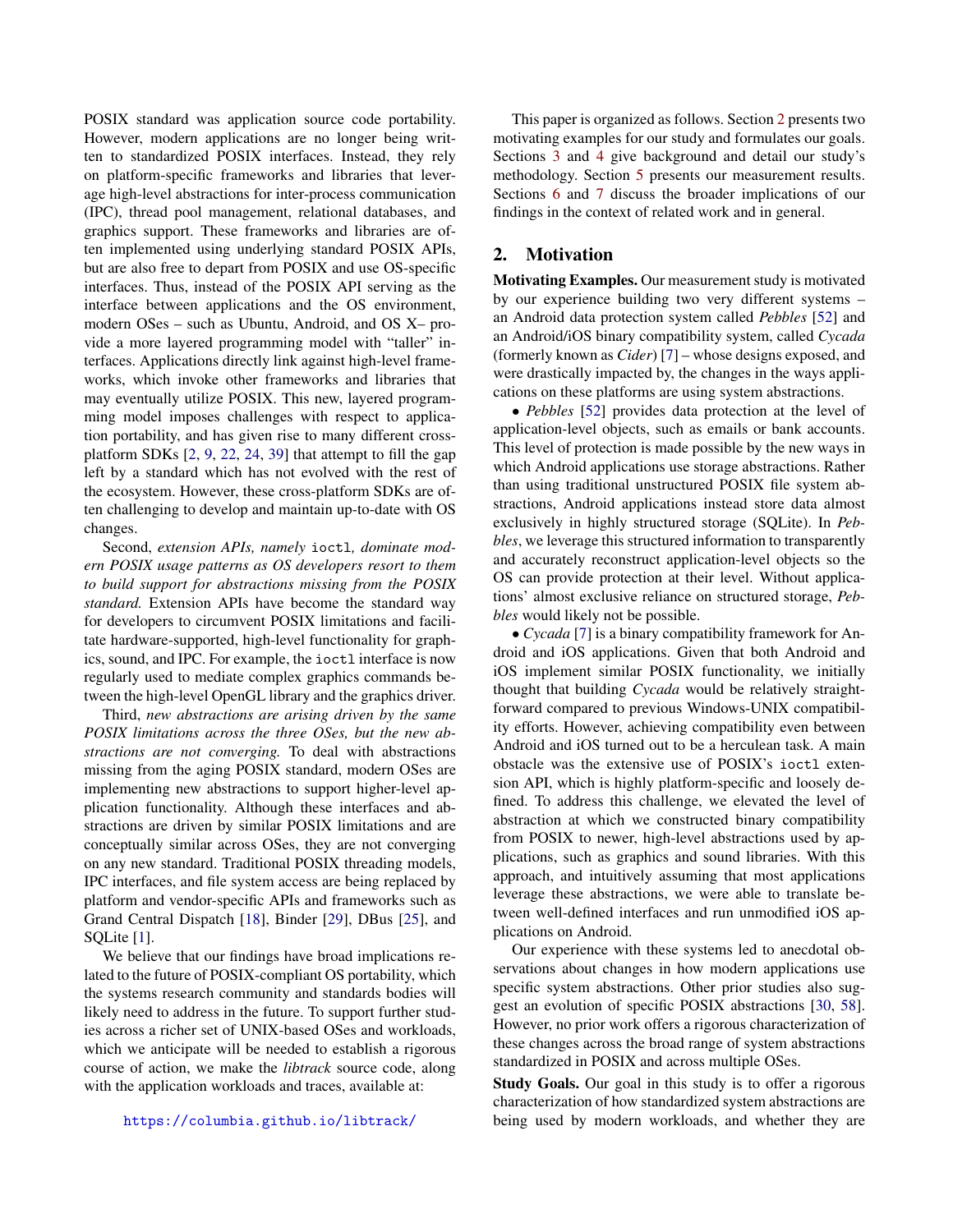being replaced by other abstractions. Broadly speaking, we are interested in questions such as:

- Which POSIX abstractions are still being used and relevant for today's application workloads?
- Which abstractions are being replaced by new and nonstandard abstractions?
- Are there any specific limitations of traditional abstractions that motivate these transitions?
- Are the replacement abstractions similar in the various OSes, or are the abstractions diverging?
- Are there any blatantly missing abstractions in POSIX, which modern workloads appear to require? If so, how are the gaps currently being filled?
- Are any traditional abstractions being used in ways for which they were not intended? If so, what are the performance or security implications of these uses?

We believe that the answers to these questions are relevant to a wide audience, including: *researchers*, who can design and optimize their systems by leveraging current, broadly applicable trends in application workloads, as illustrated by the preceding motivating examples; *application developers*, who may take advantage of new and more powerful abstractions available in modern OSes; *standard bodies*, such as OpenGroup, who may wish to reconsider certain, obsolete aspects of their standard in light of the new trends; and *educators*, who may wish to refresh their courses with coverage of the new, prominent OS abstractions that are replacing traditional ones [\[8\]](#page-14-10).

Study Scope. We answer the preceding questions in the context of three popular, consumer-oriented OSes and workloads: Android 4.3 Jellybean, OS X 10.10.5 Yosemite, and Ubuntu 12.04 Precise Pangolin. Our OS choices stems not only from their popularity, but also from their diversity: Android is a relatively new, mobile OS; OS X is a desktop OS that hosts a large corpus of modern applications; and Ubuntu is a more traditional desktop OS, offering us a baseline to study evolution of abstractions. As workloads, we use real applications downloaded from the corresponding consumer-oriented repositories or app markets (Section [4.2\)](#page-4-1). For a more complete view of POSIX's state, this study could be extended to other types of workloads, including serverside, embedded, and high-performance computing workloads. Our consumer-oriented study establishes the necessary tools, methodologies, questions, and initial answers to support such broader studies in the future. Our public release of tools and workloads facilitates such future studies.

# <span id="page-2-0"></span>3. POSIX Background

POSIX refers to a family of standards maintained by the Austin Group [\[53\]](#page-15-4). This family of standards describes a set of fundamental services needed for portable application development in UNIX-based OSes [\[32\]](#page-15-5). The latest POSIX re-

<span id="page-2-1"></span>

| <b>Revision</b>      | <b>Brief Description</b>                                                                                  |  |  |  |  |  |  |  |
|----------------------|-----------------------------------------------------------------------------------------------------------|--|--|--|--|--|--|--|
| <b>POSIX 1-1990</b>  | Initial release including core services.                                                                  |  |  |  |  |  |  |  |
| POSIX.2-1992         | Describing commands and utilities.                                                                        |  |  |  |  |  |  |  |
| <b>POSIX 1b-1993</b> | Describing real-time facilities.                                                                          |  |  |  |  |  |  |  |
| POSIX 1c-1995        | Describing POSIX threads interface.                                                                       |  |  |  |  |  |  |  |
| POSIX.1-1996         | Composed of POSIX.1-1990.POSIX.1b,<br>and<br>POSIX.1c.                                                    |  |  |  |  |  |  |  |
| POSIX.1d-1999        | Describing additional real-time extensions.                                                               |  |  |  |  |  |  |  |
| POSIX.1g-2000        | Describing networking APIs (including sockets).                                                           |  |  |  |  |  |  |  |
| POSIX.1j-2000        | Describing advanced real-time extensions.                                                                 |  |  |  |  |  |  |  |
| POSIX.1q-2000        | Describing tracing extensions.                                                                            |  |  |  |  |  |  |  |
| POSIX.1-2001         | Composed of POSIX.1-1996, POSIX.2, SUSv2,<br>POSIX.1d, POSIX.1g, and POSIX.1j.                            |  |  |  |  |  |  |  |
| POSIX.1-2004         | Incorporated two technical corrigendum in<br>POSIX.1-2001 fixing issues related to base def-<br>initions. |  |  |  |  |  |  |  |
| POSIX.1-2008         | Adding remaining parts of POSIX.1-2001                                                                    |  |  |  |  |  |  |  |
| POSIX.1-2013         | Incorporating one technical corrigenda in<br>POSIX.1-2008 fixing issues related to base<br>definitions.   |  |  |  |  |  |  |  |

Table 1: POSIX revisions. Lists all major revisions and a brief description of each amendment.

vision, published in 2013 [\[56\]](#page-15-6), differs only marginally from the first drafts of the standard, published in the late 80's and early 90's. It covers topics such as directory structure, command-line interpreters and utilities, environment variables, and system service functions and subroutines. Table [1](#page-2-1) lists all major POSIX revisions with a short description of each, according to the Austin Open Group [\[53\]](#page-15-4) and C/UNIX standards defined in the GNU/Linux manual.

POSIX defines 1,177 C functions and 14 global variables [\[56\]](#page-15-6) that are intended to facilitate application portability at the source code level, and to codify a fundamental set of OS abstractions. The OpenGroup collates these APIs into 6 broad categories shown in [\[57\]](#page-15-7). These categories are: *signals*, *streams*, *IPC*, *realtime*, *threads*, and *sockets*. Not all of these functions are related to OS services (system calls). For example, on Android, of the 821 POSIX functions implemented, only 343 are related to system calls implemented by Linux kernel that Android is built on. The rest are utility functions fully implemented in user-space (e.g., memcpy, strlen, and atoi).

We focus our measurements on the system service functions and subroutines which are specified using the C programming language. We refine the official POSIX API classification into 14 more fine-grained categories. These categories provide meaningful insights into the types of functionality defined by POSIX, and aid our analysis of the evolution of these abstractions. Table [3](#page-5-0) lists these categories, examples of prominent functions in each category, and the total number of interfaces implemented by various OSes. In Section [5.1,](#page-4-2) we discuss in detail the POSIX im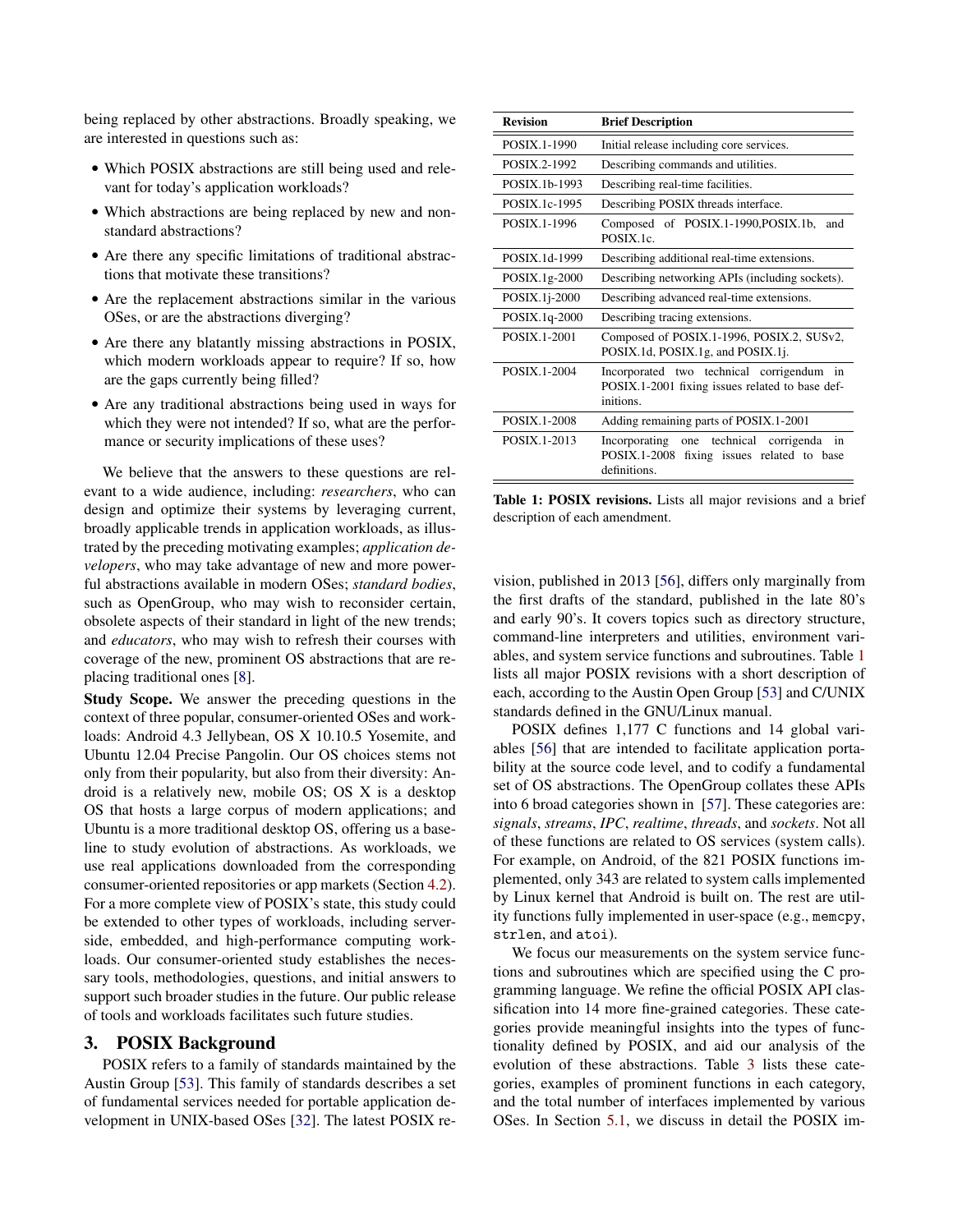plementations in bionic libc (Android), glibc (Ubuntu), and libSystem.dylib (a collection of constituent OS X libraries).

## <span id="page-3-0"></span>4. Methodology

Our study involves two types of experiments with real, client-side applications on the three OSes: *dynamic experiments* and *static analysis*. Dynamic experiments let us obtain detailed and precise POSIX usage patterns, but we can only run them at limited scale (e.g., 45 popular applications in our Android study). Static analysis lets us generalize trends at large scale (e.g., 1.1M applications in our Android study), but conclusions are not as precise.

In support of these studies, we developed *libtrack*, a tool that traces the use of a given native C library from modern applications. While *libtrack* is general and can trace the usage of arbitrary native libraries, in this paper we exclusively use it to track POSIX C standard library implementations in the OSes we study. *libtrack* implements two modules: (1) a dynamic module, which collects and analyzes traces of calls to a given C standard library produced by running applications; and (2) a static module, which analyzes arbitrary native libraries and binaries for links (i.e., dynamic relocations) to the given C standard library. Section [4.1](#page-3-1) describes our *libtrack* implementation and Section [4.2](#page-4-1) details our methodology of using it.

## <span id="page-3-1"></span>4.1 *libtrack*

Dynamic Module. *libtrack*'s dynamic module traces all invocations of native POSIX functions for every thread in the system. At a high level, for each POSIX function implemented in the C standard library of the OS, *libtrack* interposes a special "wrapper" function with the same name. Then, once a native POSIX function is called, *libtrack* logs the time of the invocation and a backtrace identifying the path by which the application invoked the POSIX function. It also measures the time spent executing the POSIX function, excluding any time spent in our wrapper function. *libtrack* then analyzes these traces to construct a call graph and derive statistics and measurements of POSIX API usage.

Interposing on libc calls (a particular example of a C POSIX standard library) is challenging, especially when support from libc is required to perform the tracking and logging functionality. We wished to run our experiments on actual user devices; this precluded the use of x86 dynamic instrumentation tools like PIN [\[33\]](#page-15-8). To trace libc invocations, along with their parameters and stack traces, *libtrack* interposes wrapper stubs that invoke the functions exported by libc. Several steps are involved:

• *Step 1: libtrack* gathers a list of all libc entry points exported in the symbol table for dynamic linking and their offsets within the "TEXT" segment of the original libc library. For each of these functions, *libtrack* takes advantage of ELF visibility attributes and marks each symbol's visibility as "HIDDEN" to avoid recursion (explained in Step 4).

• *Step 2:* With each function now hidden in the original libc, it is impossible to use dlsym to dynamically load them. Thus, *libtrack* creates a static lookup table that maps symbol names to offsets, using the data gathered in Step 1.

• *Step 3:* For each libc function, *libtrack* creates a wrapper stub function, which uses dlopen to ensure that the original libc has been loaded, and then invokes the lookup function created in Step 2. Using the offset returned by the lookup function, the wrapper stub can easily invoke the original libc function. The collection of these wrapper stubs will be compiled into a replacement, or *wrapped* libc.

• *Step 4:* Many libc functions require globally visible data symbols, such as environ. In order to avoid duplicating these symbols, *libtrack* ensures that the original libc library is loaded by the dynamic linker prior to any other library in the system. This is done through the LD PRELOAD environment variable used by the statically linked init binary. Because all the function symbols were hidden in Step 1, dynamically linked binaries will find libc functions in the wrapped libc generated by *libtrack*, but will use data symbols from the original, preloaded libc.

• *Step 5:* A single tracing function in the wrapped libc can be used by each libc wrapper stub. The stub function can pass the symbol name, arguments, and a pointer to the original libc function to the tracing function. The tracing function can dynamically use libc functionality through the lookup table generated in Step 2. By replacing the original libc with a wrapped version created by *libtrack*, we can track all invocations of POSIX functions by every thread of every application dynamically linking to libc.

Static Module. *libtrack* also contains a static module, which is a simple utility to help identify application linkage to POSIX functions of C standard libraries. Given a repository of Android APKs or a repository of Ubuntu packages, *libtrack*'s static module first searches each APK or package for native libraries. Then, it decompiles native libraries and scans the dynamic symbol tables for relocations to POSIX symbols. Dynamic links to POSIX APIs are indexed per application (or per package), and are finally merged to produce aggregate statistics of POSIX linkage on a repository of Android APKs (or on a repository of Ubuntu packages).

Tracing Limitations. There were significant challenges in attempting to trace the full POSIX in both the static and dynamic studies across multiple OSes. This motivated us to constrain tracing to subsets of POSIX in each OS and for each study type. We give complete listings of the functions we trace for each setting at [https://columbia.github.](https://columbia.github.io/libtrack/limitations) [io/libtrack/limitations](https://columbia.github.io/libtrack/limitations) and only overview the omissions here.

• For the *static study* we trace: 790 out of 821 C POSIX functions implemented in Android; 1,085 out of 1,115 C POSIX functions implemented in Ubuntu; and we do not run static analysis studies on OS X due to the lack of a largescale snapshot of the Mac App Store, as noted in Section [4.2.](#page-4-1)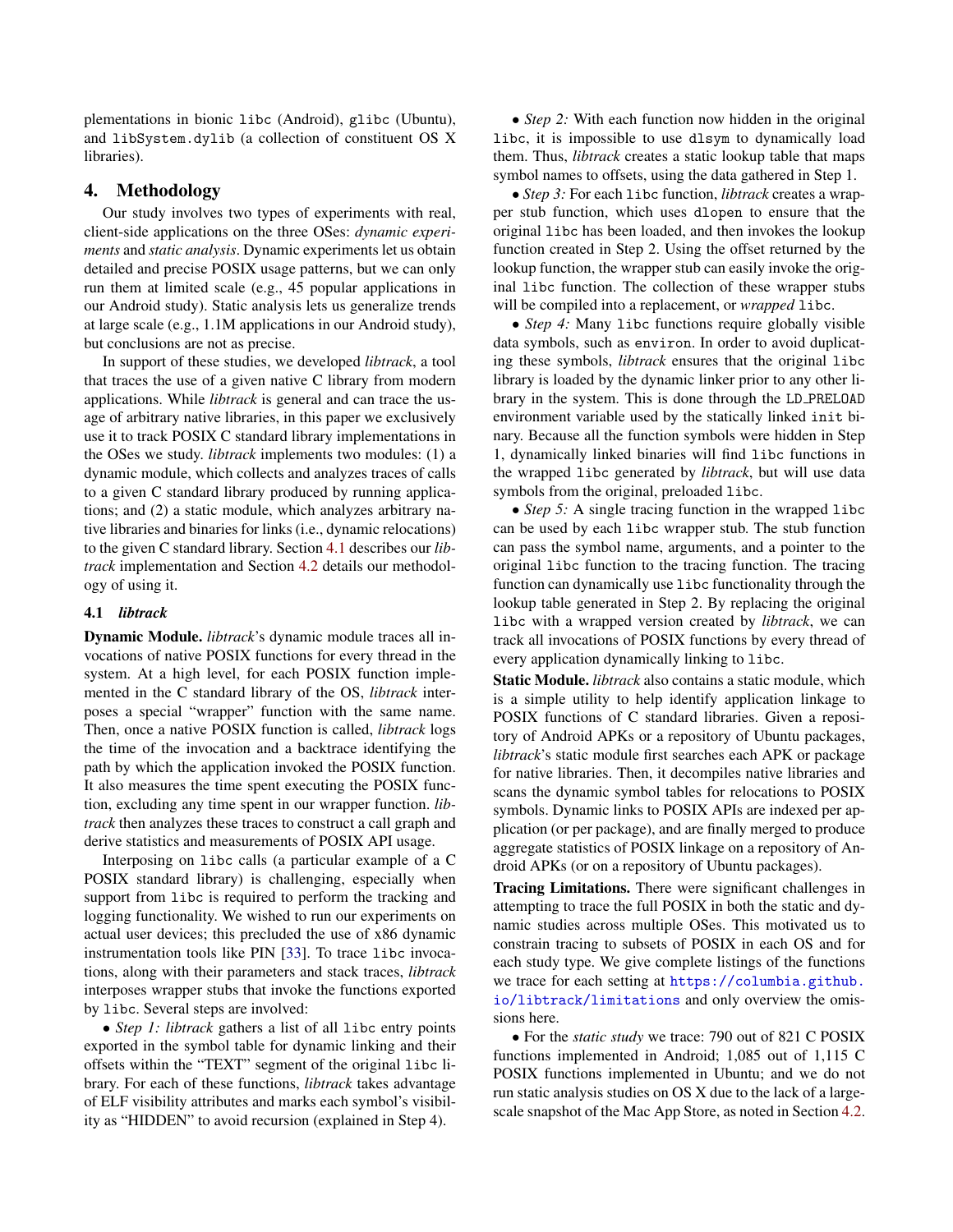The only functions we omitted from the static studies were those defined as preprocessor macros and static inlines (31 functions in Android and 30 in Ubuntu), which are not exported in the symbol tables hence they cannot be discovered by *libtrack*. Examples include htons, FD\_SET, and va\_arg. None of our conclusions about unused POSIX functions refer to these functions, therefore these omissions have no effect on our static studies.

• For the *dynamic study* we trace: 372 out of the 821 C POSIX functions implemented in Android; 462 out of the 1,115 C POSIX functions implemented in Ubuntu; and 897 out of the 1,177 C POSIX functions implemented in OS X. In addition to omitting functions defined as preprocessor macros and static inlines, we omitted functions that were too expensive to trace dynamically because they were invoked too frequently, or were user-space only utility functions that did not make use of OS facilities. The tracing cost was particularly an issue in the context of Android on a resourceconstrained tablet device. For Android and Ubuntu, these functions were all string and math-related utility functions, and pthread locking functions (e.g., pthread mutex lock). For Ubuntu only, we omitted some additional user-space only functions on which *libtrack* failed due to implementation limitations (e.g., basename, sigsetjmp). For OS X, we were able to trace string and math-related utility functions but had to omit some file system and IPC functions (e.g., openat, mq open) due to implementation limitations of our tool. On each OS, most of the omitted functions (93% for Android, 91% for Ubuntu, and 74% for OS X) are userspace utilities, and not system functions, hence we do not believe that their omission has significant qualitative impact on our dynamic studies.

## <span id="page-4-1"></span>4.2 Workloads

Using *libtrack*, we perform both dynamic and static experiments. We use different workloads for each experiment type, which we describe in this section. All workloads are centered around consumer-oriented applications and do not reflect POSIX's standing in other types of workloads, such as server-side or high-performance computing workloads, as noted in Section [2.](#page-1-0) Our conclusions must therefore be viewed in light of this limitation.

Dynamic experiments. We drive dynamic experiments by interacting with popular Android, OS X, and Ubuntu applications (apps). We select apps from the official market places for each OS: Google Play (45 apps), Apple AppStore (10 apps), and Ubuntu Software Center (45 apps). We choose apps based on the number of installs across nine categories, selecting 5 apps from each category: social, productivity, games, communication, music, video, travel, shopping, and photography. We interact manually with these applications by performing typical operations, such as refreshing an inbox or sending an email with an email application. Table [2](#page-4-3) shows a few examples of applications from our Android dataset, along with examples of actions we perform on them.

<span id="page-4-3"></span>

| Category                                                                         | <b>Application</b> | <b>Installs</b> | <b>Operations</b>       |  |  |  |  |  |
|----------------------------------------------------------------------------------|--------------------|-----------------|-------------------------|--|--|--|--|--|
|                                                                                  | Facebook           | 500M-1000M      | post, check-in, chat    |  |  |  |  |  |
| <b>Social</b>                                                                    | Twitter            | 100-500M        | tweet, follow, favorite |  |  |  |  |  |
|                                                                                  | Dropbox            | 100-500M        | upload, share files     |  |  |  |  |  |
| Productivity                                                                     | Adobe              | 100-500M        | open, edit files        |  |  |  |  |  |
|                                                                                  | Angry Birds        | 100-500M        | play 3 minutes          |  |  |  |  |  |
| Games                                                                            | Candy Crush        | 100-500M        | play 3 minutes          |  |  |  |  |  |
|                                                                                  | Skype              | 100-500M        | video call, chat        |  |  |  |  |  |
| <b>Communication</b>                                                             | Chrome             | 100-500M        | browse, bookmark        |  |  |  |  |  |
|                                                                                  | Shazam             | 100-500M        | search songs, lyrics    |  |  |  |  |  |
| Music, Audio                                                                     | Pandora            | 100-500M        | listen, rate songs      |  |  |  |  |  |
|                                                                                  | Youtube            | 500M-1000M      | browse, watch videos    |  |  |  |  |  |
| Media, Video                                                                     | Google Movies      | 100-500M        | watch trailers, rate    |  |  |  |  |  |
|                                                                                  | Maps               | 500M-1000M      | query locations         |  |  |  |  |  |
| <b>Travel, Location</b>                                                          | Google Earth       | 50-100M         | search location         |  |  |  |  |  |
|                                                                                  | Groupon            | $10-50M$        | search, start deals     |  |  |  |  |  |
| <b>Shopping</b>                                                                  | Amazon             | $10-50M$        | search, add items       |  |  |  |  |  |
|                                                                                  | PhotoGrid          | $10-50M$        | crop pics, create grid  |  |  |  |  |  |
| Photography                                                                      | Aviary             | $10-50M$        | add effects to pictures |  |  |  |  |  |
| <b>Total:</b> 45 popular applications across 9 categories (5 apps per category). |                    |                 |                         |  |  |  |  |  |

Table 2: Android applications and sample workloads. Applications were chosen based on Google Play popularity.

For the Android, OS X, and Ubuntu studies, we use the following devices: ASUS Nexus-7 tablet with stock Android 4.3 Jelly Bean ROM; MacBook Air laptop (4-core Intel CPU @2.0 GHz, 4GB RAM) running OS X Yosemite; and Dell XPS laptop (4-core Intel CPU @1.7GHz, 8GB RAM) running Ubuntu 12.04 Precise Pangolin.

Static experiments. We drive static experiments of POSIX usage at large scale by downloading over a million consumer applications and checking these applications, and associated libraries, for linkage to POSIX functions of C standard libraries. For Android, we download 1.1 million free Android apps from a Dec. 4, 2014 snapshot of Google Play [\[59\]](#page-15-9) available on the Internet Archive [\[34\]](#page-15-10). For Ubuntu, we download 71,199 packages available for Ubuntu 12.04 on Dec. 4, 2014, using aptitude package manager with the sources list installed in our university's cluster. We do not run static experiments for OS X apps because no large-scale snapshot of the Mac App Store is currently available. Our static experiments focus on measuring linkage of POSIX functions implemented in C standard libraries; static analysis of Java libraries (e.g., for Android apps) or other types of libraries is outside our scope.

## <span id="page-4-0"></span>5. Results

We organize the results from our study in a sequence of questions akin to those in Section [2.](#page-1-0) The answer to each question informs the investigation of the subsequent question. We begin with an initial question of which POSIX functions and abstraction families are being used and which are not being used by modern workloads.

# <span id="page-4-2"></span>5.1 Which Abstractions Are Used and Which Are Not Used by Modern Workloads?

To answer this question, we run a series of investigations using results from different kinds of experiments. First, we examine which abstractions are implemented and which are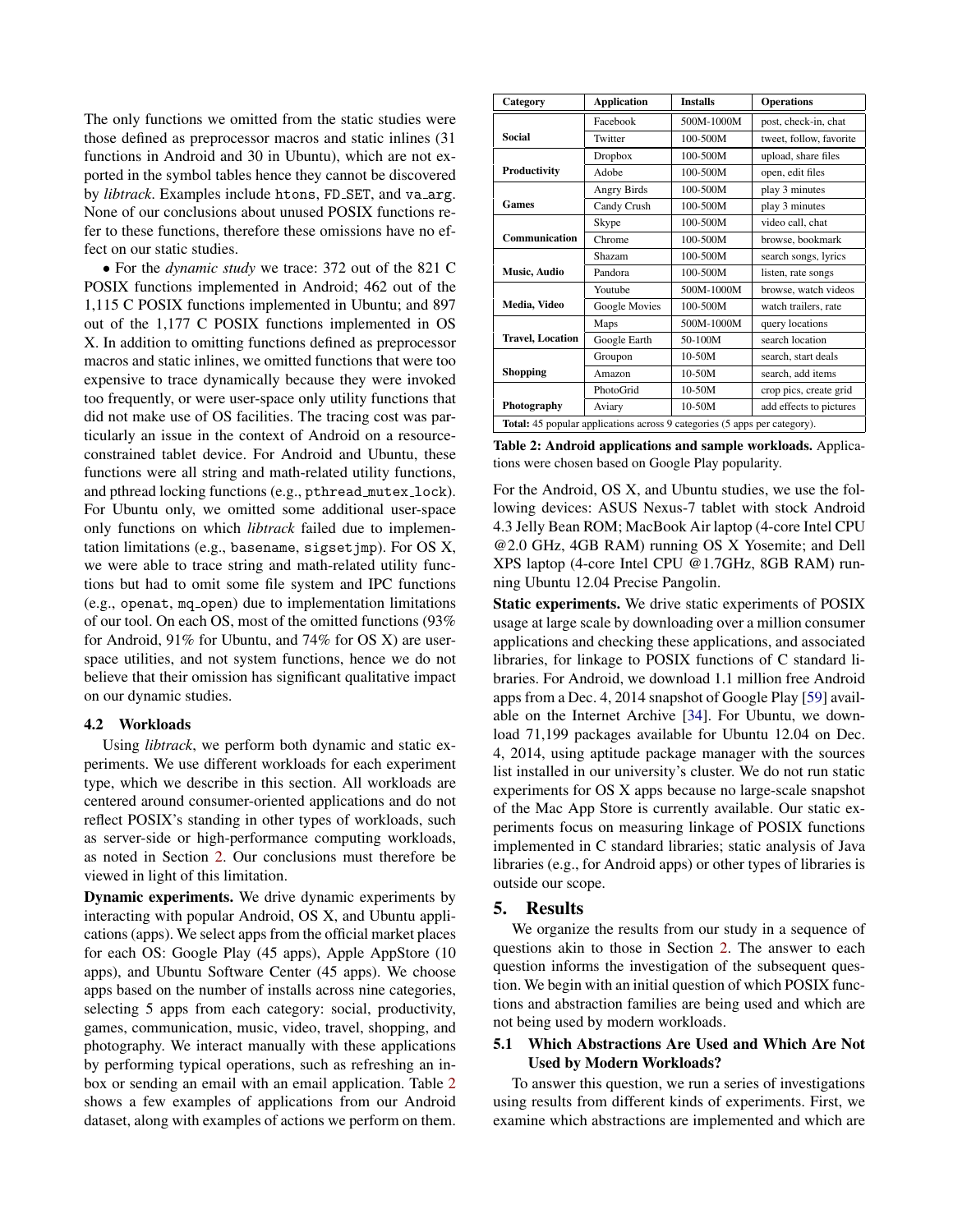<span id="page-5-0"></span>

| Category                                                                                                                                               | <b>Funcs</b> | <b>Android</b> | <b>OS X</b> | <b>Ubuntu</b> | <b>Example</b> | Category<br>(cont'ed) | <b>Funcs</b> | Android | <b>OS X</b> | <b>Ubuntu</b> | <b>Example</b>     |
|--------------------------------------------------------------------------------------------------------------------------------------------------------|--------------|----------------|-------------|---------------|----------------|-----------------------|--------------|---------|-------------|---------------|--------------------|
| Algorithms                                                                                                                                             | 12           |                | 12          | 12            | bsearch        | Proc. / Signals       | 98           | 67      | 98          | 98            | fork,<br>sigaction |
| Args                                                                                                                                                   | 19           |                | 19          | 19            | uname          | <b>Strings</b>        | 200          | 127     | 200         | 200           | strlen,<br>strcmp  |
| Extensions                                                                                                                                             |              |                |             |               | ioctl          | Terminals             | 21           | 19      | 21          | 21            | isatty             |
| File Systems                                                                                                                                           | 180          | 138            | 180         | 172           | fopen, fread   | <b>Threads</b>        | 102          | 69      | 102         | 102           | pthread_create     |
| <b>IPC</b>                                                                                                                                             | 34           | 11             | 34          | 34            | pipe           | Time / Date           | 29           | 27      | 29          | 29            | time               |
| Math                                                                                                                                                   | 285          | 242            | 285         | 285           | srand, logf    | <b>Users / Groups</b> | 32           | 18      | 32          | 32            | getuid, getgid     |
| Memory                                                                                                                                                 | 28           | 23             | 28          | 25            | $[cm]$ alloc   | Misc                  | 80           | 23      | 80          | 29            | sysconf            |
| Network                                                                                                                                                | 56           | 44             | 56          | 56            | send, recv     |                       |              |         |             |               |                    |
| <b>POSIX</b> : 1,177 functions; <b>Android</b> : 821 functions (69.7%); <b>OS X</b> : 1,177 functions (100%); <b>Ubuntu</b> : 1,115 functions (94.7%). |              |                |             |               |                |                       |              |         |             |               |                    |

Table 3: POSIX compliance of modern OSes. Modern OSes are not fully POSIX compliant.

not in the three OSes under investigation (Android, OS X, and Ubuntu); this will tell us in a definite manner which abstractions are truly omitted by various OS implementations. Second, we use our static analysis of 1.1M apps and packages on Android and Ubuntu to examine which of the implemented abstractions are actually linked by applications or their libraries; this will give us a more accurate view into what abstractions are *not* used by modern workloads. Third, we use results from our dynamic experiments with 45 popular Android apps, 10 OS X apps, and 45 Ubuntu apps, to examine what abstractions are effectively invoked by modern workloads; this will tell us what the popular POSIX abstractions are.

Implemented Abstractions. Table [3](#page-5-0) shows the categories, or abstraction subsystems, of POSIX functions implemented in the standard libraries of different OSes. We analyze the following libraries: bionic libc for Android (the first version available on Android 4.3), glibc for Ubuntu (version 2.13), and libSystem for OS X (version 1213). Android's and Ubuntu's implementations are incomplete: of the 1,177 POSIX functions, Android implements 821 (69.7%) and Ubuntu implements 1,115 (94.7%). In contrast, OS X implements the complete set of POSIX interfaces. We give a synoptic per-subsystem analysis of the POSIX implementations, focusing on the omissions:

• *IPC*: Android implements only a small subset (32%) of the POSIX IPC functions; it is the single, lowest-coverage subsystem in the Android implementation. It partially implements two traditional abstractions: pipes and semaphores; and it omits all functions related to shared memory and message queues. The reason for these omissions, discussed in detail later, is that Android replaces traditional IPC abstractions in favor of newer, platform-specific IPC abstractions. Although OS X and Ubuntu also come with their own IPC abstractions, these OSes implement the complete POSIX IPC subsystem.

• *FS:* Android implements 76% of the FS POSIX subsystem, while OS X and Ubuntu cover the entire subsystem. Android omits in particular all of POSIX's asynchronous I/O functions ( $aio$ ) and database support functions (e.g.,

dbm \*). This may appear surprising given that the Android OS explicitly pushes toward asynchrony and structured storage [\[4,](#page-14-11) [5\]](#page-14-12). As we show later on, Android departs from POSIX interfaces for such functionality and develops its own abstractions for asynchrony and structured storage.

• *Threads:* Android implements 67% of threading interfaces, omitting for example pthread barrier\* and pthread\_spin\* utilities, and partially omitting pthread\_ $m$ utexatr $*$  utilities. OS X and Ubuntu implement the complete threading subsystem.

• *Memory:* All OSes largely implement the memory subsystem, with one exception: neither Android nor Ubuntu implement *typed memory* objects. POSIX typed memory objects are being substituted by new memory sharing and memory mapped files schemas.

• *Other:* Neither Android nor Ubuntu implement the POSIX tracing standard. Since tracing functionality required for debugging and logging is vital for the ecosystem of modern applications, a plethora of tools exist (e.g., [\[3,](#page-14-13) [11,](#page-14-14) [28\]](#page-14-15)) that go beyond the capabilities of POSIX tracing subsystem.

Overall, the omission of some core POSIX interfaces in modern OSes, and the phasing out of traditional IPC, async I/O, and DB calls in Android, provide us with initial insights into which POSIX abstractions are exhibiting limitations or are unnecessary for modern workloads. We investigate the forces driving these transitions in subsequent sections.

Linked Abstractions. We next examine which of the implemented POSIX functions are actually ever linked (and therefore potentially used) by modern applications. Contrary to the previous section, our results in this section do not capture 31 Android and 30 Ubuntu C POSIX functions defined as preprocessor macros and static inlines, a limitation explained earlier in Section [4.1.](#page-3-1) Figure [1](#page-6-0) shows the number of Ubuntu packages and Android applications that dynamically link to POSIX functions of the respective C standard libraries. The results come from our large-scale static studies of (a) 1.1 million Android apps downloaded from the Internet's Archive Dec. 4, 2014 snapshot of Google Play; and (b) 71,199 packages available for Ubuntu 12.04, using aptitude package manager with the sources list maintained in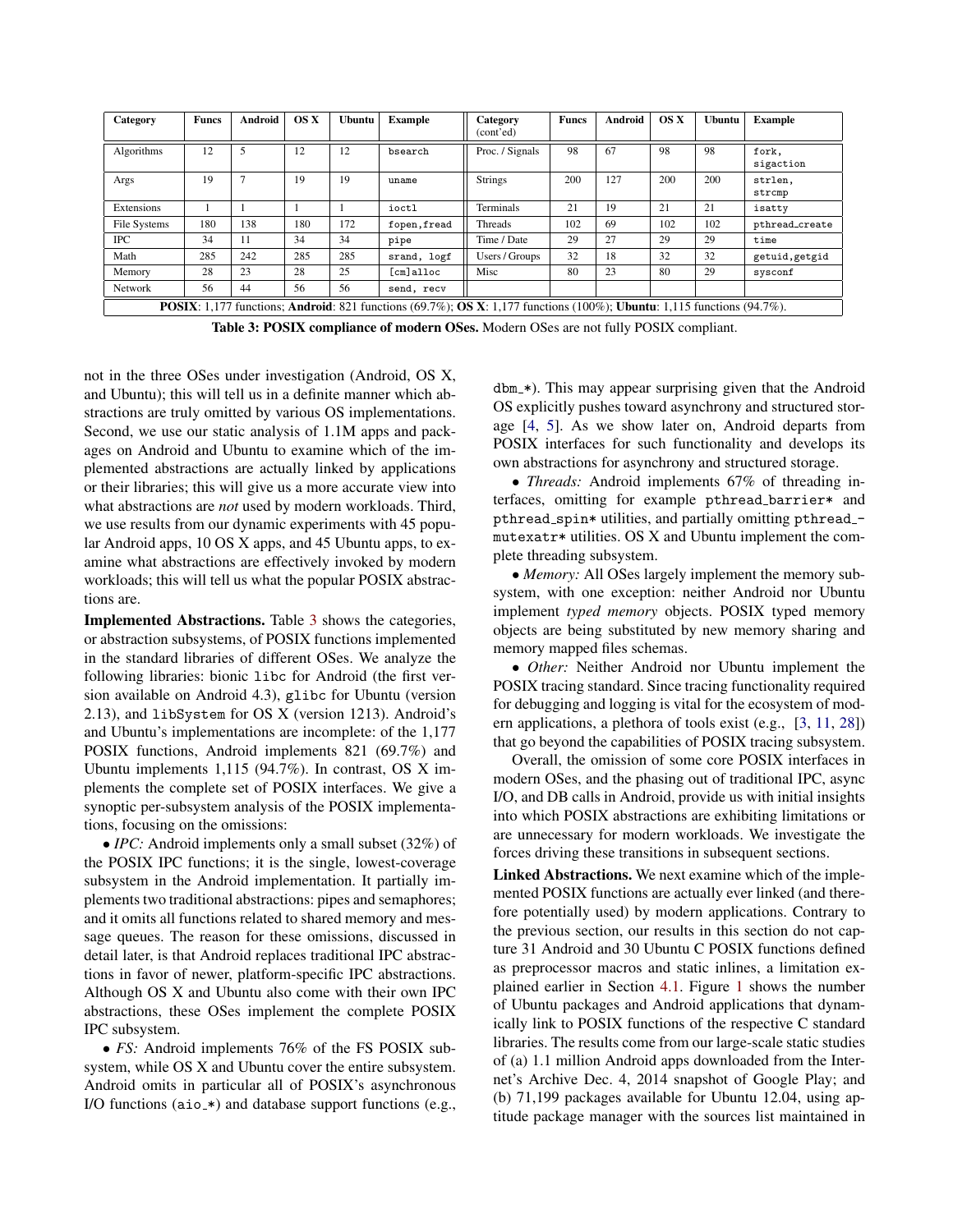<span id="page-6-0"></span>

Figure 1: POSIX function linkage (logscale both axis). Static analysis of (a) 374,463 Android apps with native libs and (b) 17,989 Ubuntu packages. Only a fraction of POSIX functions are ever linked.

our university's cluster. For OS X, we have not run this type of analysis. Recall that, as stated earlier in [4.2,](#page-4-1) our static experiments account only for linkage to native C standard libraries and analysis of other types of libraries (e.g., Java for Android) is outside the scope of our experiments.

Overall, in Android, of the 821 POSIX functions implemented, 114 of them are never dynamically linked from any native library, and approximately half (364 functions) are dynamically linked from 1% or fewer of the apps. Furthermore, our static analysis of Ubuntu packages shows that desktop Linux has a similar, albeit less definitive, trend with Android: phasing out traditional IPC and FS POSIX abstractions. Focusing on a few rarely linked subsystems that are of particular relevance for subsequent discussions, we remark:

• *IPC*: In Android, we observe particularly low linkage for named pipe functions (mkfifo). This decreases the already narrow POSIX IPC support in Android. Similarly, in Ubuntu, we observe that message queues  $(mq*)$  – a set of abstractions not implemented in Android – are being linked by less than 0.3% of Ubuntu packages.

• *FS:* In Android, we observe that file lock functions are extremely rarely linked: flockfile and funlockfile are linked from only 0.7% of the apps. Also, async I/O calls (aio\* not implemented in Android) are being linked by less than 0.1% of Ubuntu packages.

Dynamically Invoked Abstractions. Although linkage is a definite way to identify unused functions, it is only a speculative way to infer usage. Therefore, we next examine the actual usage of POSIX functions by quantifying runtime in-

vocations from our dynamic experiments described in Section [4.2.](#page-4-1) Table [4](#page-7-0) shows the top 30 most frequently invoked POSIX calls, along with the CPU times dedicated to executing these functions across the apps studied in each OS. The results are normalized separately on each OS and the calls are sorted in descending order.

• *Memory:* The memory subsystem contains some of the most heavily invoked functions, many of which are among the top-10 across all OSes. User-space utilities for memory handling (e.g., memset, memcpy, and memcmp) and systemcall backed POSIX calls for (de)allocation of memory arenas (i.e., [cm]alloc and free) are the most popular interfaces of this subsystem. Also, the function mprotect is ranked 14th in Android. This function is usually invoked with argument PROT READ | PROT EXEC to set up a not-writable JIT compiler cache. This cache, as evidenced in our stack traces, is then utilized via setjmp (ranked 27th in Android). The memory subsystem is also among the most expensive subsystems in terms of CPU consumption of its invocations, as discussed further in Section [5.2.](#page-7-1) This popularity and cost of memory calls are due to the proliferation of high-level frameworks across all OSes [\[6,](#page-14-16) [14,](#page-14-17) [54\]](#page-15-11) and high-level programming languages [\[10,](#page-14-18) [12\]](#page-14-19).

• *Threads:* POSIX user-space threads are also very popular across all OSes. In Android and OS X, Thread Local Storage (TLS) operations are extensively used. pthread getspecific, a function that retrieves the value bound to a TLS key, is the second most popular call in Android and OS X. This user-space routine is used to retrieve TLS keys that help applications map between high-level threads and low-level native pthreads. In Ubuntu, conditional variables are heavily used (e.g., pthread cond signal range). The ubiquity of threading operations is again due to high-level frameworks and programming languages, which make extensive use of multi-threading, particularly to obtain asynchrony, as shown in Section [5.5.](#page-12-1)

• *IPC* We observe across all three OSes that no POSIX calls belonging to traditional POSIX IPC are among the frequently invoked operations. As discussed earlier, Android departs from the traditional IPC in favor of higher-level IPC abstractions, namely *Binder*, the core Android message passing system. Similarly, OS X supports higher-level IPC primitives built atop *Mach IPC*, which diverged from POSIX since its inception. Finally, Ubuntu also provides applications with message passing capabilities based on D-Bus.

• *FS:* Similarly to IPC, FS abstractions are invoked, but are not comparatively as popular in terms of invocations. More important, most an analysis of the stack traces of these calls reveals that most of the FS invocations, such as file read and write, mainly serve higher-level storage abstractions, such as SQLite in Android and CoreData in OS X. The rationale behind this departure from the traditional FS (and IPC) primitives in favor of higher-level abstractions is further described in subsequent sections.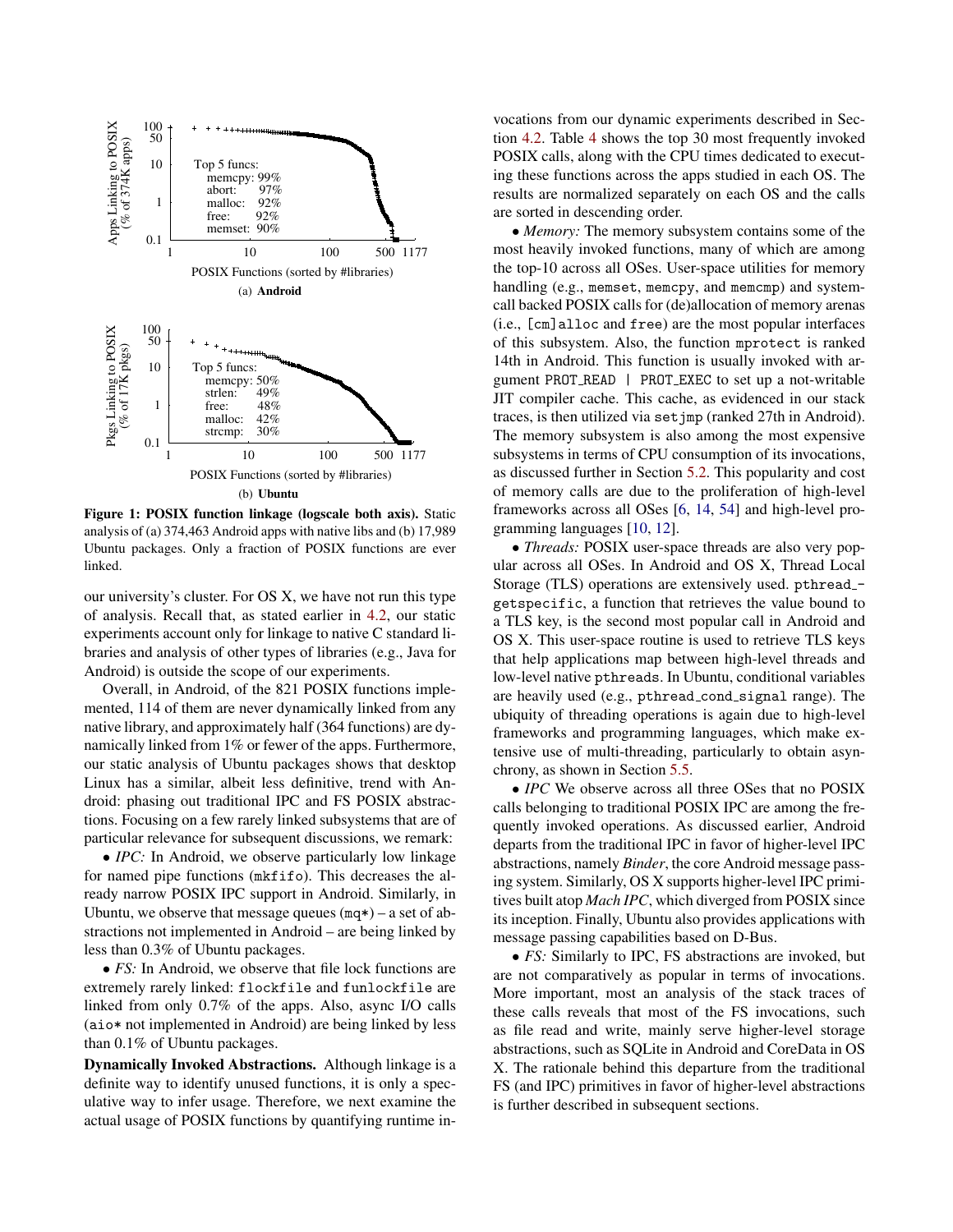<span id="page-7-0"></span>

| <b>Popular POSIX interface in Android</b> |                    |                |                       | Popular POSIX interface in OS X |                           | Popular POSIX interface in Ubuntu |                    |                  |  |
|-------------------------------------------|--------------------|----------------|-----------------------|---------------------------------|---------------------------|-----------------------------------|--------------------|------------------|--|
| <b>POSIX</b> function                     | <b>Invocations</b> | Time           | <b>POSIX</b> function | <b>Invocations</b><br>Time      |                           | <b>POSIX</b> function             | <b>Invocations</b> | Time             |  |
| memset                                    | 25% (66.0M)        | $14\%$ (100s)  | malloc                | 27% (6.9M)                      | 36% (31.7s)               | memcpy                            | $24\%$ (23.7M)     | $17\%$ (9.7s)    |  |
| pthr_getspec                              | 20% (52.8M)        | $12\%$ (81.5s) | pthr_getspec          | 19% (4.9M)                      | $7\% (6.2s)$              | free                              | 20% (19.1M)        | $14\%$ (8.2s)    |  |
| memcpy                                    | 20% (52.1M)        | 13% (87.8s)    | calloc                | 18% (4.6M)                      | $30\% (26.7s)$            | malloc                            | 18% (17.3M)        | $16\%$ (9.0s)    |  |
| free                                      | 9% (24.9M)         | 8% (57.7s)     | pthr_self             | $11\%$ (3.0M)                   | $4\%$ (3.7s)              | memcmp                            | $6\%$ (6.1M)       | $3\% (2.2s)$     |  |
| malloc                                    | 8% (20.9M)         | $9\%$ (61.1s)  | pthr_equal            | $11\% (2.9M)$                   | $3\% (3.5s)$              | memmove                           | 4% (4.8M)          | $3\% (2.0s)$     |  |
| pthr_self                                 | $3\%$ (10.1M)      | $0\% (0.0s)$   | pthr_once             | $5\%$ (1.4M)                    | $2\%$ (1.9s)              | memset                            | $4\%$ (4.6M)       | $3\% (2.1s)$     |  |
| memcmp                                    | 3% (8.6M)          | $2\%$ (16.3s)  | gettimeofday          | 1% (386K)                       | $2\%$ (1.8s)              | realloc                           | $3\%$ (3.5M)       | $3\% (2.1s)$     |  |
| memmove                                   | $1\%$ (3.6M)       | $1\%$ (6.8s)   | realloc               | $1.0\%$ (250K)                  | $2\% (2.1s)$              | calloc                            | $2\%$ (2.8M)       | $3\% (1.7s)$     |  |
| clock_gettime                             | $1\%$ (3.3M)       | $0\% (0.0s)$   | bsearch               | $1.0\%$ (242K)                  | $2\% (2.1s)$              | gettimeofday                      | $1\%$ (1.3M)       | $0\% (0.0s)$     |  |
| realloc                                   | $0.8\%$ (2.1M)     | $1\% (8.0s)$   | memcpy                | $0.5\%$ (115K)                  | $0.3\%$ $(0.3s)$          | pthr_cnd_sig                      | $0.9\%$ (869K)     | $3\% (1.7s)$     |  |
| pthr_once                                 | $0.6\%$ (1.7M)     | $0.7\%$ (4.6s) | pthr_mattrset         | $0.4\%$ (94K)                   | $0.2\%$ $(0.2s)$          | pthr_cnd_twait                    | $0.8\%$ (801K)     | $0.0\%$ (0.0s)   |  |
| gettimeofday                              | $0.5\%$ (1.4M)     | $0.6\%$ (4.2s) | pthr_mattrinit        | $0.4\%$ (94K)                   | $0.2\%$ $(0.2s)$          | getpid                            | $0.8\%$ (767K)     | $0.7\%$ (0.4s)   |  |
| ioctl                                     | $0.5\%$ (1.3M)     | $16\%$ (108s)  | pthr_mattrdest        | $0.4\%$ (92K)                   | $0.2\%$ $(0.2s)$          | pthr_cnd_brd                      | $0.8\%$ (748K)     | $0.7\%$ (0.4s)   |  |
| mprotect                                  | $0.4\%$ (1.1M)     | $3\% (26.1s)$  | pthr_setspec          | $0.3\%$ (65K)                   | $0.1\%$ (0.1s)            | pthr_equal                        | $0.8\%$ (735K)     | $0.4\%$ (0.2s)   |  |
| fread                                     | $0.4\%$ (1.0M)     | $0.8\%$ (5.3s) | getenv                | $0.1\%$ (31K)                   | $0.1\%$ (0.1s)            | sched_yield                       | $0.8\%$ (725K)     | $0.0\%$ (0.0s)   |  |
| write                                     | $0.4\%$ (926K)     | $2\%$ (16.1s)  | recv                  | $0.1\%$ (29K)                   | $0.1\%$ (0.0s)            | ffs                               | $0.7\%$ (679K)     | $0.5\%$ (0.3s)   |  |
| pthr_cond_sig                             | $0.3\%$ (697K)     | $0.7\%$ (4.9s) | send                  | $0.1\%$ (29K)                   | $0.1\%$ (0.0s)            | read                              | $0.7\%$ (643K)     | $1\% (1.1s)$     |  |
| memchr                                    | $0.3\%$ (686K)     | $0.6\%$ (3.9s) | nanosleep             | $0.1\%$ (16K)                   | $0.8\%$ (0.7s)            | nanosleep                         | $0.6\%$ (603K)     | $0.0\%$ (0.0s)   |  |
| pthr_cond_brd                             | $0.2\%$ (608K)     | $0.6\%$ (4.0s) | fcntl                 | $0.1\%$ (16K)                   | $\overline{0.1\%}$ (0.1s) | poll                              | $0.6\%$ (602K)     | $3\% (1.8s)$     |  |
| getpid                                    | $0.2\%$ (593K)     | $0.2\%$ (1.6s) | fgets                 | $0.1\%$ (16K)                   | $0.3\%$ $(0.2s)$          | memchr                            | $0.6\%$ (584K)     | $0.4\%$ (0.2s)   |  |
| bsearch                                   | $0.2\%$ (493K)     | $0.2\%$ (1.5s) | mmap                  | $0.1\%$ (14K)                   | $0.4\%$ $(0.3s)$          | fread                             | $0.6\%$ (532K)     | $0.5\%$ $(0.3s)$ |  |
| pth_mtx_destr                             | $0.2\%$ (455K)     | $0.1\%$ (0.4s) | munmap                | $0.1\%$ (12K)                   | $0.2\%$ (0.1s)            | ioctl                             | $0.4\%$ (425K)     | $0.7\%$ (0.4s)   |  |
| calloc                                    | $0.2\%$ (393K)     | $0.2\%$ (1.3s) | gsort                 | $0.1\%$ (11K)                   | $0.1\%$ (.0s)             | recvmsg                           | $0.4\%$ (386K)     | $3\% (1.7s)$     |  |
| getuid                                    | $0.2\%$ (393K)     | $0.1\%$ (1.0s) | geteuid               | $0.1\%$ (11K)                   | $0.1\%$ (.0s)             | fgets                             | $0.3\%$ (320K)     | $0.3\%$ $(0.2s)$ |  |
| recv                                      | $0.1\%$ (367K)     | $0.9\%$ (6.1s) | setjmp                | $0.1\%$ (10K)                   | $0.1\%$ (.0s)             | write                             | $0.3\%$ (276K)     | $0.9\%$ $(0.5s)$ |  |
| fclose                                    | $0.1\%$ (298K)     | $0.1\%$ (0.6s) | read                  | $0.1\%$ (9K)                    | $0.2\%$ $(0.2s)$          | recy                              | $0.3\%$ (272K)     | $1\% (0.6s)$     |  |
| setjmp                                    | $0.1\%$ (287K)     | $0.3\%$ (1.9s) | pread                 | $0.1\%$ (7K)                    | $0.1\%$ (0.1s)            | send                              | $0.2\%$ (231K)     | $2\%$ (1.4s)     |  |
| pthr_mtx_init                             | $0.1\%$ (275K)     | $0.1\%$ (0.4s) | close                 | $0.1\%$ (6K)                    | $0.2\%$ $(0.2s)$          | pthr_cnd_wait                     | $0.2\%$ (200K)     | $0.0\%$ (.0s)    |  |
| read                                      | $0.1\%$ (234K)     | $0.9\%$ (5.8s) | write                 | $0.1\%$ (6K)                    | $0.1\%$ (0.1s)            | sem_wait                          | $0.2\%$ (179K)     | $0.0\%$ (.0s)    |  |
| pthr_equal                                | $0.1\%$ (183K)     | $0.1\%$ (0.4s) | getuid                | $0.1\%$ (2K)                    | $0.1\% (0.0s)$            | select                            | $0.2\%$ (160K)     | $0.9\%$ $(0.5s)$ |  |
| Total:                                    | 259.6M             | 674.7s         | Total:                | 25M                             | 87s                       | <b>Total:</b>                     | 95M                | 56s              |  |

Table 4: Popular POSIX Interfaces in Android, OS X, and Ubuntu. Shows which POSIX functions are popular across the three OSes, the frequncy of their invocations, and the total CPU time dedicated into executing these functions. The results are sorted in descending order of number of invocations, normalized separately in each OS. We perform our expriments using the following devices: ASUS Nexus-7 tablet with stock Android 4.3 Jelly Bean ROM; MacBook Air laptop (4-core Intel CPU @2.0 GHz, 4GB RAM) running OS X Yosemite; and Dell XPS laptop (4-core Intel CPU @1.7GHz, 8GB RAM) running Ubuntu 12.04.

• *Other:* Other heavily invoked POSIX calls belong to the Time POSIX subsystem. For example, gettimeofday is ranked 12th in Android, 7th in OS X, and 9th in Ubuntu. This system call is essential for implementing timers to support periodic tasks, such as garbage collection.

• *Extension APIs (*ioctl*):* Finally, we observe the unexpected popularity of ioctl, an extension API that lets applications and libraries bypass well-defined abstractions and interact directly with the kernel. ioctl is the 13th most frequently invoked function in Android, the 23rd in Ubuntu, and 42nd most popular function in OS X. ioctl also comes with considerable CPU cost. On Android, it is the POSIX call that consumes the most CPU, 16% of the total CPU time dedicated to POSIX calls. This observation surprised us, and motivated us to investigate further *why* this particular call is being used so frequently, and why it is so expensive.

## <span id="page-7-1"></span>5.2 Why Is IOCTL Invoked So Often?

ioctl invocations are surprisingly popular and expensive across all three OSes. In Android, ioctl is the 13th most frequently invoked POSIX function and the single most expensive function in CPU time. In OS X, it is the 42nd most invoked function and the 14th most expensive one. And in

Ubuntu it is the 23nd most invoked function and the 22nd most expensive one. In this section, we reveal why it is invoked so often and why it consumes so much CPU. We start with a more in-depth profiling of invocations and CPU consumption of various POSIX subsystems (abstractions).

Figure [2](#page-8-0) shows the profiling results for the 45 Android applications in our workload. For each application, it shows the breakdown of POSIX invocations (top) and of total CPU time (bottom), split on various POSIX subsystems. The results are normalized separately for each application, and the total invocations and CPU time are shown above each set of bars. In general, more complicated apps lead to a higher number of hits on the POSIX API. Some of the apps with particularly high numbers of total invocations include Google Earth, Google Chrome, and Twitter. Memory and threading POSIX subsystems account for the vast majority of POSIX invocations across all applications (top). In comparison to these two subsystems, ioctl's invocations are much fewer, however they are hardly negligible particularly if one looks at the CPU times breakdowns (bottom). In CPU consumption, ioctl becomes one of the most expensive component in POSIX, even compared to entire subsystems. Games, Media & Video, and Photography apps in-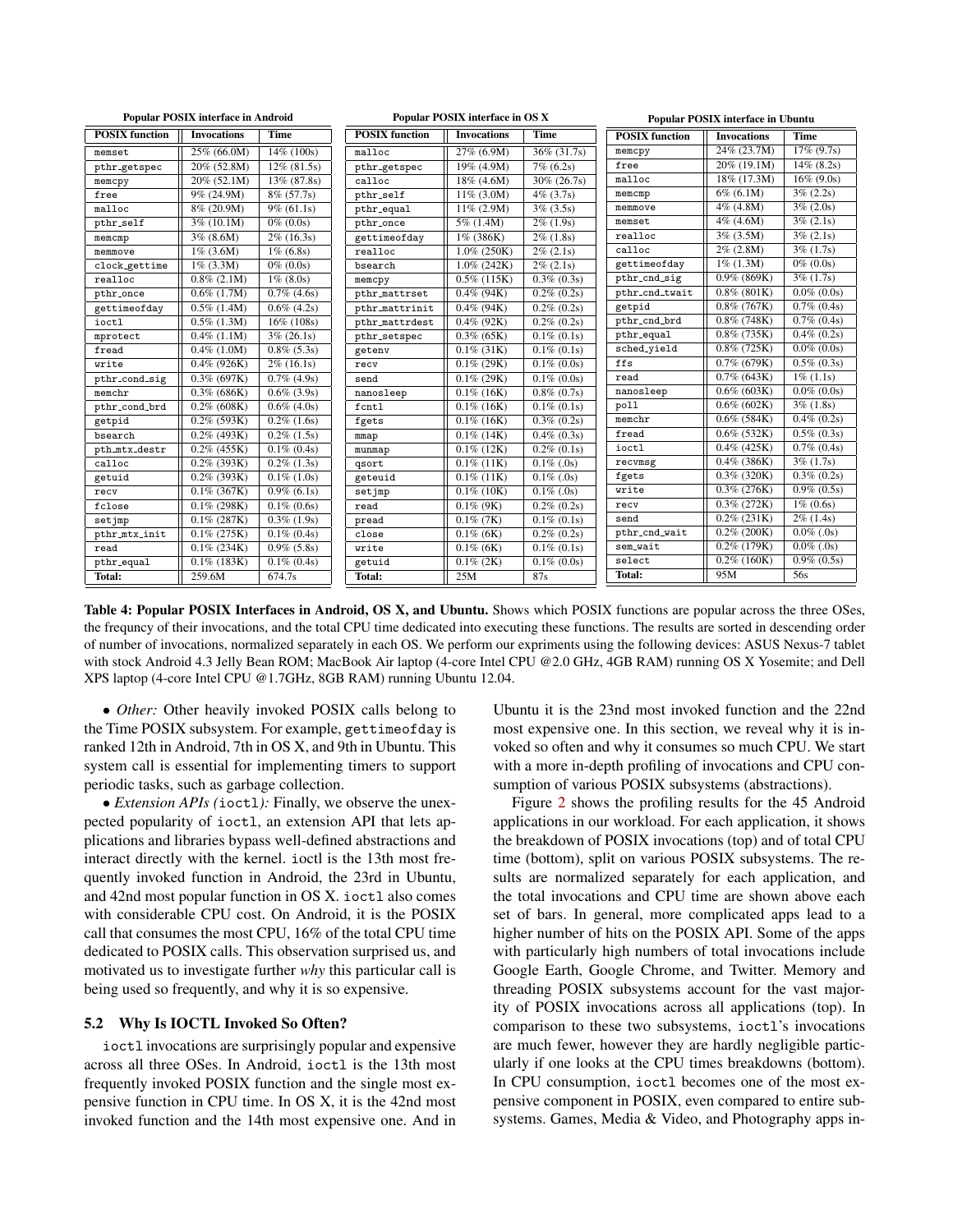<span id="page-8-0"></span>

Figure 2: Distribution of POSIX Invocations and CPU Consumption for Various Subsystems. Shows the distribution of POSIX invocations (top subfigure) and CPU consumption (bottom subfigure) for various subsystems, across 45 popular Android applications with which we interact using an ASUS Nexus-7 tablet with stock Android 4.3 Jelly Bean ROM. The results are normalized per application, and the totals appear on top of each set of bars in millions of invocations and seconds respectively. Notably, ioctl has a high CPU consumption across most apps, although it is not very popular in terms of invocations.

volve ioctl operations with the largest proportional cost. Aside from ioctl, the memory subsystem is also a major CPU consumer, in accordance to its popularity.

To understand why ioctl is so expensive, we look at the distribution of CPU times for individual ioctl invocations across applications in each OS. In Android, we found that ioctl calls range from nanoseconds up to milliseconds, with an average of 67 usec and a standard deviation (stdev) of 347 usec. On average, ioctl is relatively expensive, compared to a global average of 2 usec per POSIX call and even to a global average of 10 usec per system-callbacked POSIX call. In OS X, the average ioctl cost is 513 usec with a standard deviation of 8 usec, and in Ubuntu the average ioctl cost is 922 nsec and its stdev 867 nsec.

We next ask what kind of functionality relies on ioctl in the three OSes. To gain initial insight, we develop three trivial apps for Android, which avoid the complexities of real apps, and profile their ioctl invocations and CPU times. The apps are: (1) a command-line Java app that prints a message to stdout without interacting with Android framework (*bench1*); (2) an app built atop Android framework and includes one activity printing a message in the screen (*bench2*); and (3) an app that extends the previous activity with a single push-button (*bench3*). Figure [3](#page-9-0) shows for each app a breakdown of the number of invocations (top) and CPU time (bottom), split by POSIX subsystems. The command-line app (bench1) contains hardly any traces of

ioctl in either invocations or CPU time. As soon as we add one trivial UI element to the app (bench2), ioctl's cost becomes dominant over the cost of complete POSIX subsystems. The two specific libraries that invoke ioctl in this case are the libnvrm and libnvrm graphics graphics libraries. These userspace graphics libraries resort to ioctl to bypass the POSIX API, and directly talk to NVDIA's proprietary drivers in the Linux kernel.

To gain a comprehensive view of all the kinds of functionalities that resort to ioctl across the three OSes, we look at the stack traces of each ioctl invocation to identify those libraries that invoke ioctl frequently. We classify these libraries based on their the type of functionality they implement. Table [5](#page-9-1) shows the top three libraries that account for most of the invocations in the three OSes. In Android, graphics libraries (libnvrm and libnvrm graphics) lead to the lion's share of ioctl invocations. Next comes *Binder*, Android's core IPC mechanism, whose functionality is split between a Linux kernel module and a userspace library. In OS X, the majority of ioctl invocations come from network libraries. In Ubuntu, graphics libraries trigger approximately half of ioctl invocations and the remaining part is mainly due to libraries providing network functionality.

We next ask *why* are these libraries relying on ioct1? Could it be that POSIX is missing some abstractions needed by these libraries, hence the libraries must resort to unstruc-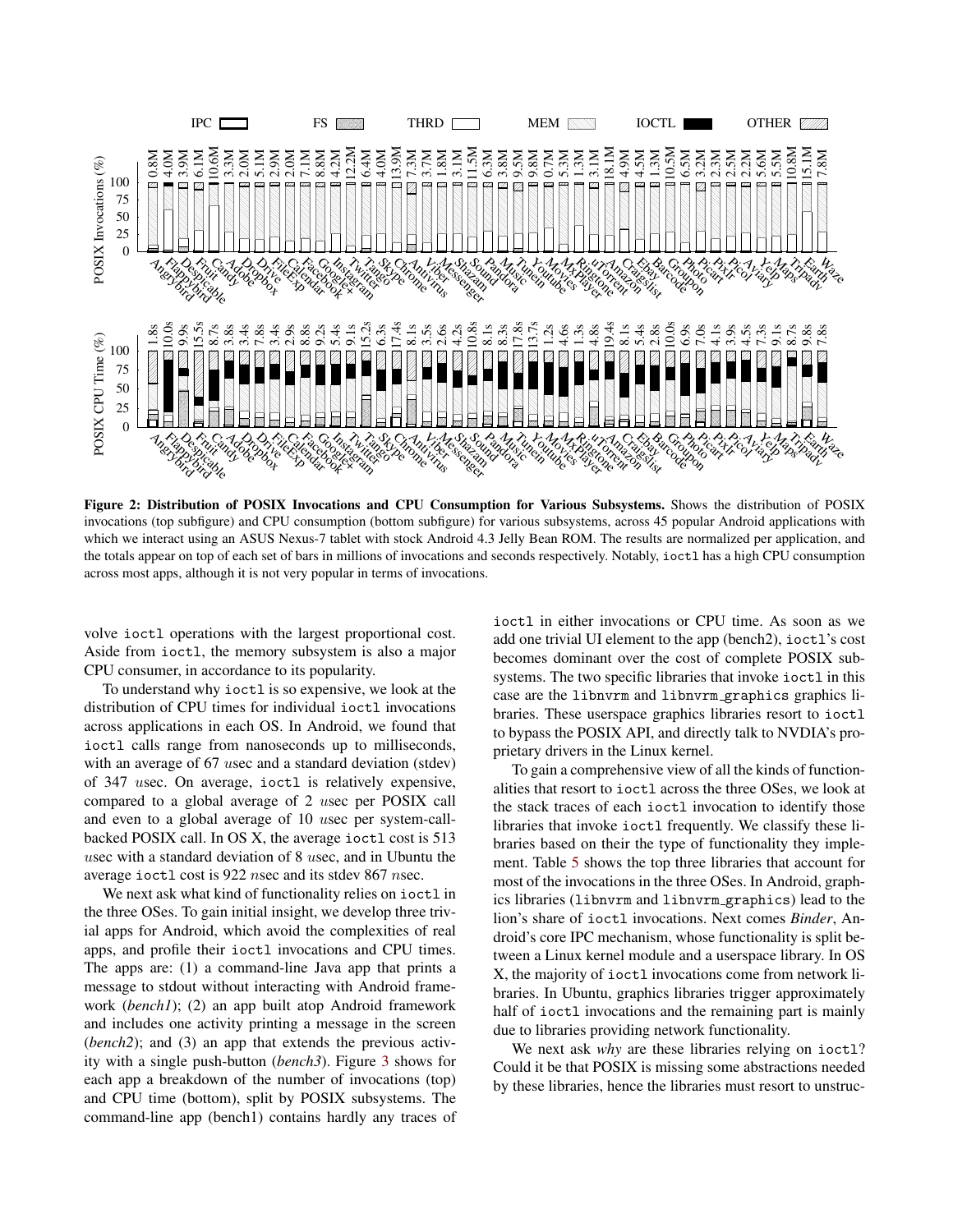<span id="page-9-0"></span>

Figure 3: Distribution of POSIX Invocations and CPU Consumption for Three Micro-benchmark Apps. Shows the distribution of POSIX invocations (top) and CPU consumption (bottom) for various subsystems, across 3 micro-benchmark apps. The first benchmark app includes no GUI elements. The next two, include an activity and an extended activity that both lead to expensive graphics-related ioctl operations.

<span id="page-9-1"></span>

| <b>OS</b>      | 1st Lib                            | 2nd Lib                                        | 3rd Lib       | Invoc. |
|----------------|------------------------------------|------------------------------------------------|---------------|--------|
| <b>Android</b> | Graphics (74%)<br>(e.g., 1ibnvrm)  | Binder<br>(24%)<br>(e.g.,1ibbinder)            | Other $(1\%)$ | 1.3M   |
| OS X           | Network (99%)<br>(e.g., net.dylib) | Loader<br>$(0.6\%)$<br>(e.g., dy1d)            |               | 682    |
| <b>Ubuntu</b>  | Graphics (52%)<br>(e.g., 1ibgtk)   | Network<br>(47%)<br>$(e.g.,\texttt{libQtNet})$ | Other $(1\%)$ | 0.4M   |

Table 5: Top Libraries that Invoke IOCTL. Shows the percentage of ioctl invocations the top-3 libraries lead to. Graphics libraries and network functionality are the main sources of ioctl invocations.

tured, extension APIs to implement their functionality? We address this question next.

# 5.3 Does POSIX Lack Abstractions Needed by Modern Workloads?

Taking hints from Table [5,](#page-9-1) we investigate graphics and networking functionality in modern OSes, which rely significantly on ioctl signaling that such abstractions are missing in POSIX. In the following section, we additionally discuss IPC and storage abstractions, which are examples of abstractions that are replacing older abstractions and whose implementation also relies quite heavily on extension APIs.

Graphics. POSIX explicitly omits graphics as a point of standardization. As a result, there is no standard OS interface to graphics cards, and different platforms have chosen different ways to optimize this critical resource. The explicit omission of a graphics standard could be due to the emergence

of OpenGL [\[35,](#page-15-12) [36\]](#page-15-13), a popular cross-platform graphics API used in drawing and rendering. While OpenGL works well for applications, OS and graphics library designers have no well-defined interfaces to accomplish increasingly complicated operations. Because these operations leverage optimized, and often black-box, GPU hardware, the OS kernel must marshal opaque data from user space graphics APIs into vendor-specific hardware.

The lack of a standard kernel interface to GPUs has lead to sub-optimal performance and limited extensibility. Modern GPU hardware, and its associated drivers and libraries, are trending towards a general purpose computational resource, and POSIX is not in a position to standardize the use of this new, powerful paradigm. In the past 4 years, these problems have been studied in detail [\[38,](#page-15-14) [42,](#page-15-15) [45,](#page-15-16) [46,](#page-15-17) [50\]](#page-15-18). For example, the PTask API [\[45\]](#page-15-16) defines a dataflow based programming model that allows the application programmer to utilize powerful GPU resources in a more intuitive way. This new OS abstraction results in massive performance gains by matching API semantics with OS capabilities.

The lack of a standard graphics OS abstraction also causes development and runtime problems. It is the primary reason ioctl is so frequently used in Android and Ubuntu. With no alternative, driver developers are forced to build their own structure around the only available system call, ioctl. Using opaque input and output tokens, the ioctl call can be general purpose, but it was never intended for the complicated, high-bandwidth interface GPUs require. Graphics library writers must either use ioctl as a funnel into which all GPU command and control is sent via opaque data blobs, or they must design a vendor-specific demux interface akin to the syscall system call. This is unfortunate and unnecessary work for both library and driver developers.

Interestingly, in OS X, graphics functionality does not account for any significant portion of ioctl invocations. The reason is that the driver model in OS X, IOKit, is more structured than in Android or Ubuntu. It uses a well-defined Mach IPC interface that can effectively marshal parameters and graphics data across the user-kernel boundary. This creates a re-usable, vendor-agnostic API, however, the current interface is designed around the same black-box hardware that runs on other platforms. Therefore, a standardized OS interface to graphics processors would likely have the same benefits on OS X as it would on Ubuntu or Android.

In summary, with no standard OS interface to GPUs, system designers for Android, Ubuntu, and OS X are forced to rely upon extension POSIX interfaces (ioctl) or to invent new interfaces. As a result, cross-platform system programming for GPUs remains a challenge to future system research. We illustrated this challenge based on past research on the *Cycada* iOS-Android binary compatibility system in Section [2.](#page-1-0)

Networking. Although POSIX has a set of 56 APIs to support network operations, Table [5](#page-9-1) shows that developers reg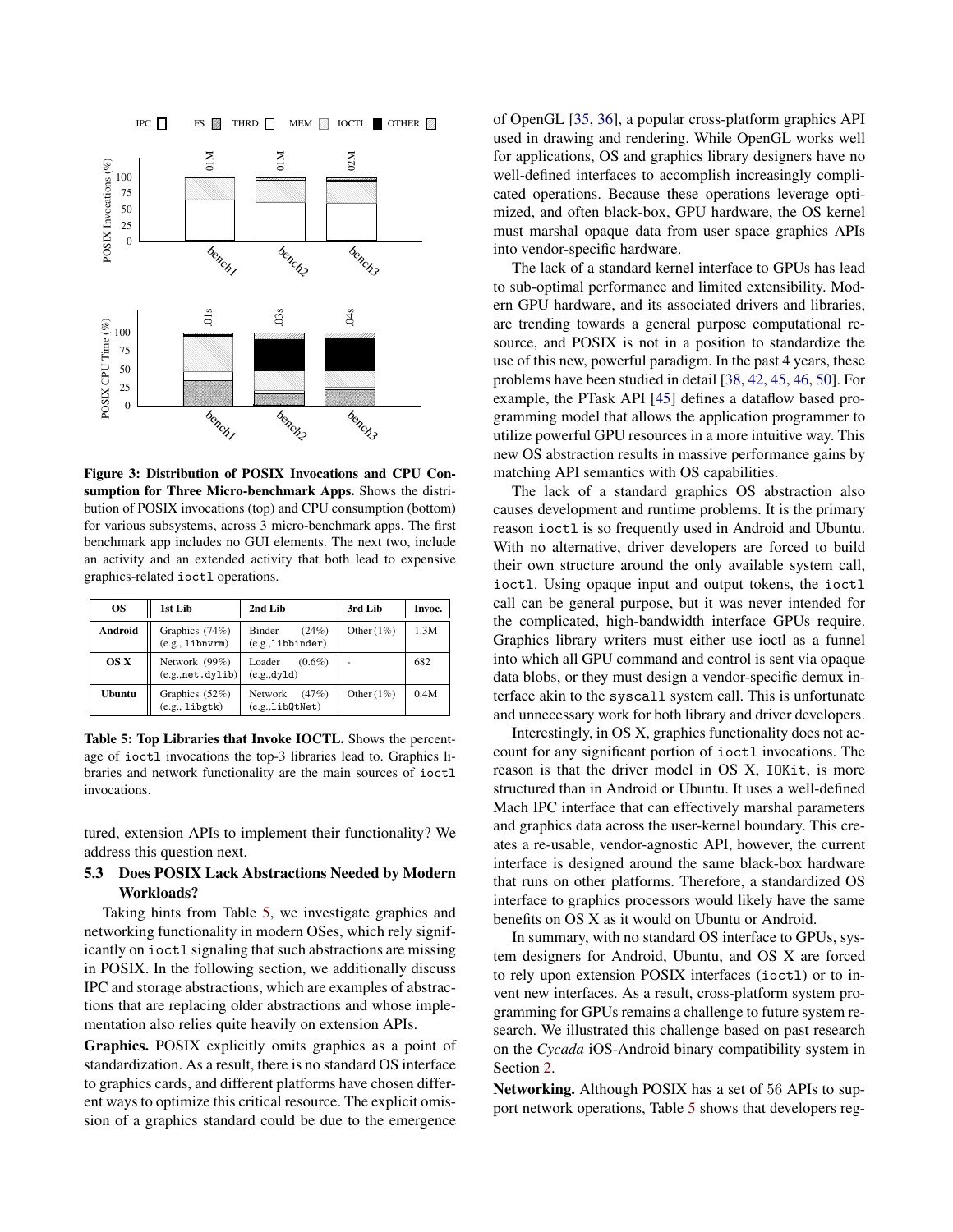ularly use ioctl to express additional customized network functionality in support of their systems. 99% of ioctl's invocations in OS X and 47% in Ubuntu, were low-level socket operations. The particular use of ioctl appeared to be in an attempt to circumvent around POSIX restrictions on exactly what appears in headers files for operations like [set | get] sockopt. Unlike Graphics, which are explicitly omitted as a point of standardization from POSIX, the use of ioctl to perform network operations is surprising and indicates the fact that developers miss fully-standardized support to express desired network operations, and therefore resort to ioctl's support.

## 5.4 What POSIX Abstractions Are Being Replaced?

Continuing with hints from Table [5,](#page-9-1) we next discuss abstractions that exist in POSIX but appear to be replaced by new abstractions. We seek to understand what the replaced abstractions are, why they are being replaced, what the new replacement abstractions are, and whether the new abstractions are converging or diverging across the three OSes.

Inter-Process Communication. A central IPC abstraction in POSIX is the message queue API  $(mq_**)$ . On all platforms we studied, applications used some alternate form of IPC. In fact, Android is missing the mq\_\* APIs altogether. IPC on all of these platforms has divergently evolved beyond (in some cases parallel to) POSIX.

• *IPC on Android: Binder.* In Android, Binder is the standard method of IPC. Binder APIs are exposed to apps through highly abstracted classes and interface definition files that give structure and meaning to all communication. Some of the insurmountable limitation of traditional POSIX IPC that urge for new IPC mechanism include: (i) Filesystem-based IPC mechanisms, e.g., named pipes, cannot be used in Android (and other similarly sandboxed systems) due to a global security policy that eliminates worldwritable directories. (ii) Message queues and pipes cannot be used to pass file descriptors between processes. (iii) POSIX IPC primitives do not support the context management necessary for service handle discovery. (iv) Message queues have no support for authorization or credential management between senders and recipients. (v) There is no support for resource referencing and automatic release of in-kernel structures.

Binder overcomes POSIX IPC limitations and serves as the backbone of Android inter-process communication. Using a custom kernel module, Binder IPC supports file descriptor passing between processes, implements object reference counting, and uses a scalable multi-threaded model that allows a process to consume many simultaneous requests. In addition, Binder leverages its access to processes' address space and provides fast, single-copy transactions. When a message is sent from one process to another, the in-kernel Binder module allocates space in the destination process' address space and copies the message directly from the source process' address space.

Binder exposes IPC abstractions to higher layers of software in appropriately abstract APIs that easily support service discovery (through the Service Manager), and registration of RPCs and intent filtering. Android apps can focus on logical program flow and interact with Binder, and other processes, through what appear to be standard Java objects and methods, without the need to manage low-level IPC details. Because no existing API supported all the necessary functionality, Binder was implemented using ioctl as the singular kernel interface. Binder IPC is used in every Android application, and accounts for nearly 25% of the total measured POSIX CPU time which funnels through the ioctl call.

• *IPC on Linux: D-Bus and KD-Bus.* In Ubuntu, the D-Bus protocol [\[25\]](#page-14-6) provides apps with high-level IPC abstractions. D-Bus describes an IPC messaging bus system that implements (i) a system daemon monitoring system-wide events, e.g., attaching or detaching a removable media device, and (ii) a per-user login session daemon for communication between applications within the same session. There are several implementations of D-Bus available in Ubuntu. The applications we inspect use mostly the *libdbus* implementation (38 out of 45 apps). This library is, at the low level, implemented using traditional Unix domain sockets, and it accounts for less than 1% of the total CPU time measured across our Ubuntu workloads.

Another recent evolution in IPC is called the Linux Kernel D-Bus, or *kdbus*. The kdbus system is gaining popularity in GNU/Linux OSes. It is an in-kernel implementation of D-Bus that uses Linux kernel features to overcome inherent limitations of user space D-Bus implementations. Specifically, it supports zero-copy message passing between processes. Also, as opposed to D-Bus, it is available at boot, and there is no need to wait for the D-Bus daemon to bootstrap. Thus, Linux security modules can directly leverage it.

• *IPC on OS X: Mach IPC.* IPC in OS X diverged from POSIX (and its Android/Linux contemporaries) since its inception. Apple's XNU kernel uses an optimized descendant of CMU's Mach IPC [\[16,](#page-14-20) [44,](#page-15-19) [61\]](#page-16-0) as the backbone for interprocess communication. Mach comprises a flexible API that supports high-level concepts such as: object-based APIs abstracting communication channels as *ports*, real-time communication, shared memory regions, RPC, synchronization, and secure resource management. Although flexible and extensible, the complexity of Mach has led Apple to develop a simpler higher-level API called *XPC* [\[17\]](#page-14-21). Most apps use XPC APIs that integrate with other high-level APIs, such as Grand Central Dispatch [\[18\]](#page-14-4), and launchd the Mach IPC based *init* program providing global IPC service discovery.

To highlight key differences in POSIX-style IPC and newer IPC mechanisms, we adapt a simple Android Binder benchmark found within the Android source code to measure both pipes and unix domain sockets as well as Binder transactions. We also use the MPMMTest application found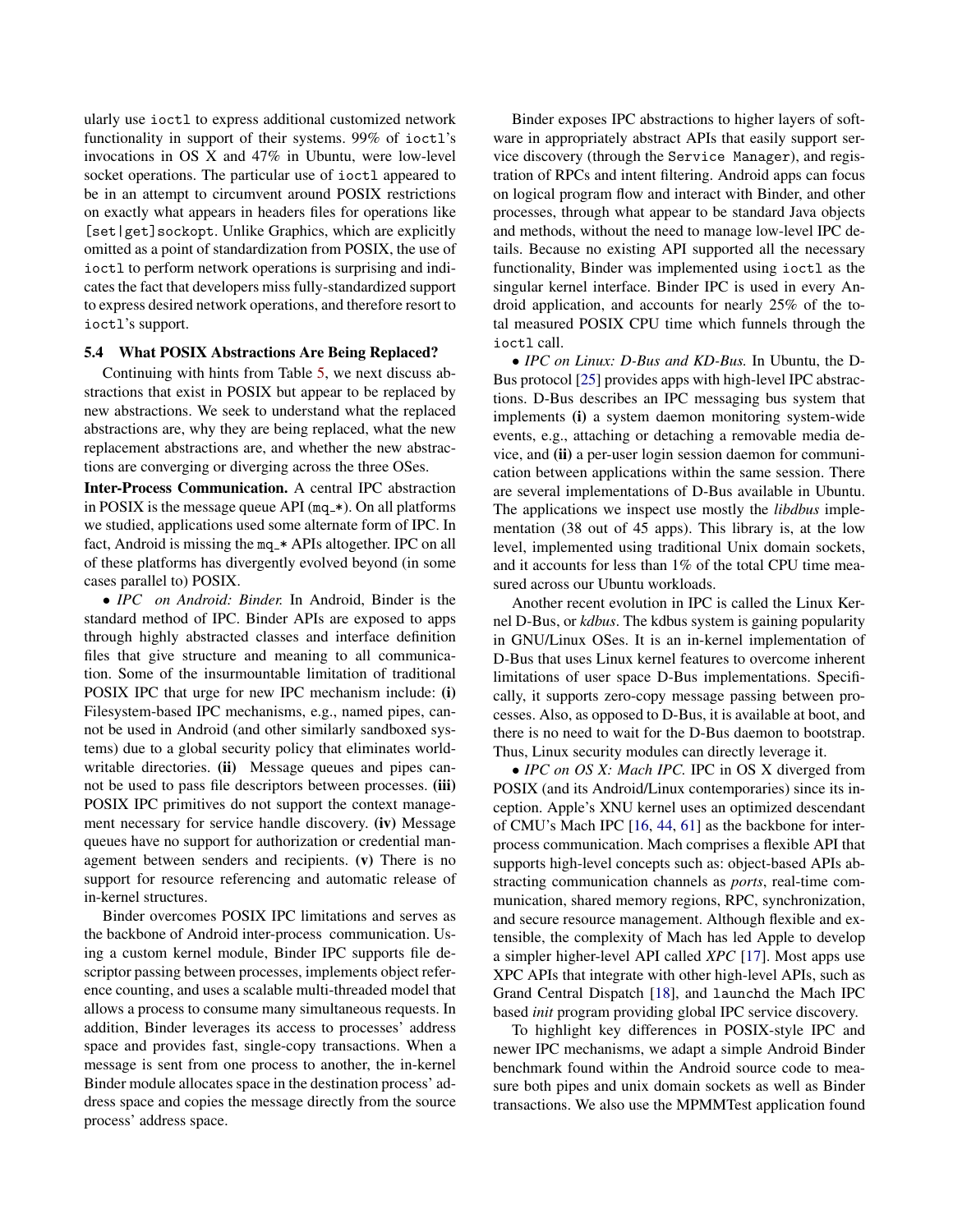<span id="page-11-0"></span>

| Android   |                  |                       |                       | OS X                  |              |                  |  |                       | <b>Ubuntu</b>    |
|-----------|------------------|-----------------------|-----------------------|-----------------------|--------------|------------------|--|-----------------------|------------------|
| Tx/Rx     | <b>Pipes</b>     | Unix                  | <b>Binder</b>         | <b>Pipes</b>          | Unix         | Mach             |  | <b>Pipes</b>          | Unix             |
|           | $avg$ ( $usec$ ) | $avg$ ( <i>usec</i> ) | $avg$ ( <i>usec</i> ) | $avg$ ( <i>usec</i> ) | avg $(usec)$ | $avg$ ( $usec$ ) |  | $avg$ ( <i>usec</i> ) | $avg$ ( $usec$ ) |
| 32 bytes  | 40               | 54                    | 115                   | O                     | 11           | 19               |  | 18                    | 18               |
| 128 bytes | 44               | 56                    | 114                   |                       | 51           | 19               |  | 20                    | 10               |
| page      | 62               | 73                    | 93                    |                       | 54           | 12               |  | 21                    | 20               |
| 10 pages  | 291              | 276                   | 93                    | 18                    | 175          | 15               |  | 58                    | 27               |
| 100 pages | 2402             | 1898                  | 94                    | 378                   | 1461         | 12               |  | 923                   | 186              |

Table 6: Latency Comparison of Different IPC mechanisms on Android, OS X, and Ubuntu. Custom Binder benchmark from AOSP adapted for pipes and unix domain sockets. Mach IPC measurements use the MPMMTest from open source XNU. Android benchmarks use an ASUS Nexus-7 tablet with Android 4.3 Jelly Bean; OS X benchmarks use a MacBook Air laptop (4-core Intel CPU @2.0 GHz, 4GB RAM) running OS X Yosemite; Ubuntu benchmarks use a Dell XPS laptop (4-core Intel CPU @1.7GHz, 8GB RAM) running Ubuntu 12.04 Precise Pangolin. The results are averaged over 1000 repetitions and the time is reported in usec. Both Binder and Mach IPC are nearly constant time in the size of the transaction.

in Apple's open source XNU [\[13\]](#page-14-22). We measure the latency of a round-trip message using several different message sizes, ranging from 32 bytes to 100 (4096 byte) pages. The results are summarized in Table [6.](#page-11-0) Both Binder and Mach IPC leverage fast, single-copy and zero-copy mechanisms respectively. Large messages in both Binder and Mach IPC are sent in near-constant time. In contrast, traditional POSIX mechanisms on all platforms suffer from large variation and scale linearly with message size.

In summary, driven by the common need for featurerich IPC interfaces, and given the limitations of traditional POSIX IPC, different OSes have created similar but not converging, and non-standards adherent, IPC mechanisms.

File System. Several papers have already identified the migration of modern applications away from traditional file system abstractions into higher-level storage abstractions, such as relational databases or object-relational managers [\[30,](#page-14-9) [52\]](#page-15-2). The departure from the traditional POSIX file system into higher-level storage abstractions, i.e., *sqlite*, was the key insight that allowed *Pebbles* reconstruct applicationlevel objects without input from applications. Besides the benefits of new higher-level storage abstractions, there are also significant performance overheads if the underlying file system, designed based on certain optimization decisions – such as lazy-copying of in-kernel file system caches – is used by applications in ways that violate these assumptions. Our measurements complement these previous works.

First, there is a clear trend of transitioning from regular unstructured data files into structured data. In Android, 35 of the 45 apps we checked depend on structured data stored in *sqlite*. Typical Android applications that depended on structured data included Media & Video, Accessories & Development, and Games applications. On the other hand, in Ubuntu, the transitioning to structured data is less definite. Only 12 of the 45 applications are using structured data – mainly the web-oriented apps. These results suggest that *Pebbles*'s design from past work [\[52\]](#page-15-2), as discussed in Section [2,](#page-1-0) may extend to OS X but is unlikely to apply to Ubuntu.

Second, all the Android applications we checked issue file system-related POSIX calls through *libsqlite*. The use of this library causes five expensive fsync calls for every single

INSERT/UPDATE/DELETE operation. Overall, the causes of the migration into higher-level storage abstractions have been discussed [\[48\]](#page-15-20): databases allow high-level, convenient access to structured data. The open question, however, remains: how should operating systems and file systems better support these new and significant abstractions?

Asynchronous I/O. Our experiments reveal another interesting evolutionary trend: the replacement of POSIX APIs for asynchronous I/O with new abstractions built on multithreading abstractions. The nature and purpose of threads has been a debate in OS research for a long time [\[21,](#page-14-23) [37,](#page-15-21) [41\]](#page-15-22). POSIX makes no attempt to prioritize a threading model over an event-based model; it simply outlines APIs necessary for both. Our study revealed that while POSIX locking primitives are still extremely popular and useful, new trends in application abstractions are blurring the line between event and thread by combining high-level language semantics with pools of threads fed by event-based loops. This new abstraction or programming paradigm has evolved directly from the unique operating environment of mobile devices. The intimate nature of interacting with a computer via touch intuitively drives low-latency and fast response time requirements for application GUIs. While an eventbased model may seem the obvious solution, event processing in the input or GUI context quickly leads to suboptimal user experience, especially when display refresh rates require  $\langle 16ms \text{ intra-frame processing time to main-}$ tain smooth and responsive GUIs. Dispatching event-driven work to a queue backed by a pool of pre-initialized threads has become a de facto standard programming model in Android, OS X, and Ubuntu. Although this paradigm appears in all the OSes we studied, the implementations are extremely divergent.

• *Asynchrony in Android: Thread Pools and Event Loops.* Android defines several Java classes which abstract the concepts of creating, destroying, and managing threads (ThreadPool), looping on events (Looper), and asynchronous work dispatching (ThreadPoolExecutor). A Looper class can dispatch bits of work based on input events to a ThreadPoolExecutor that manages a set of threads. For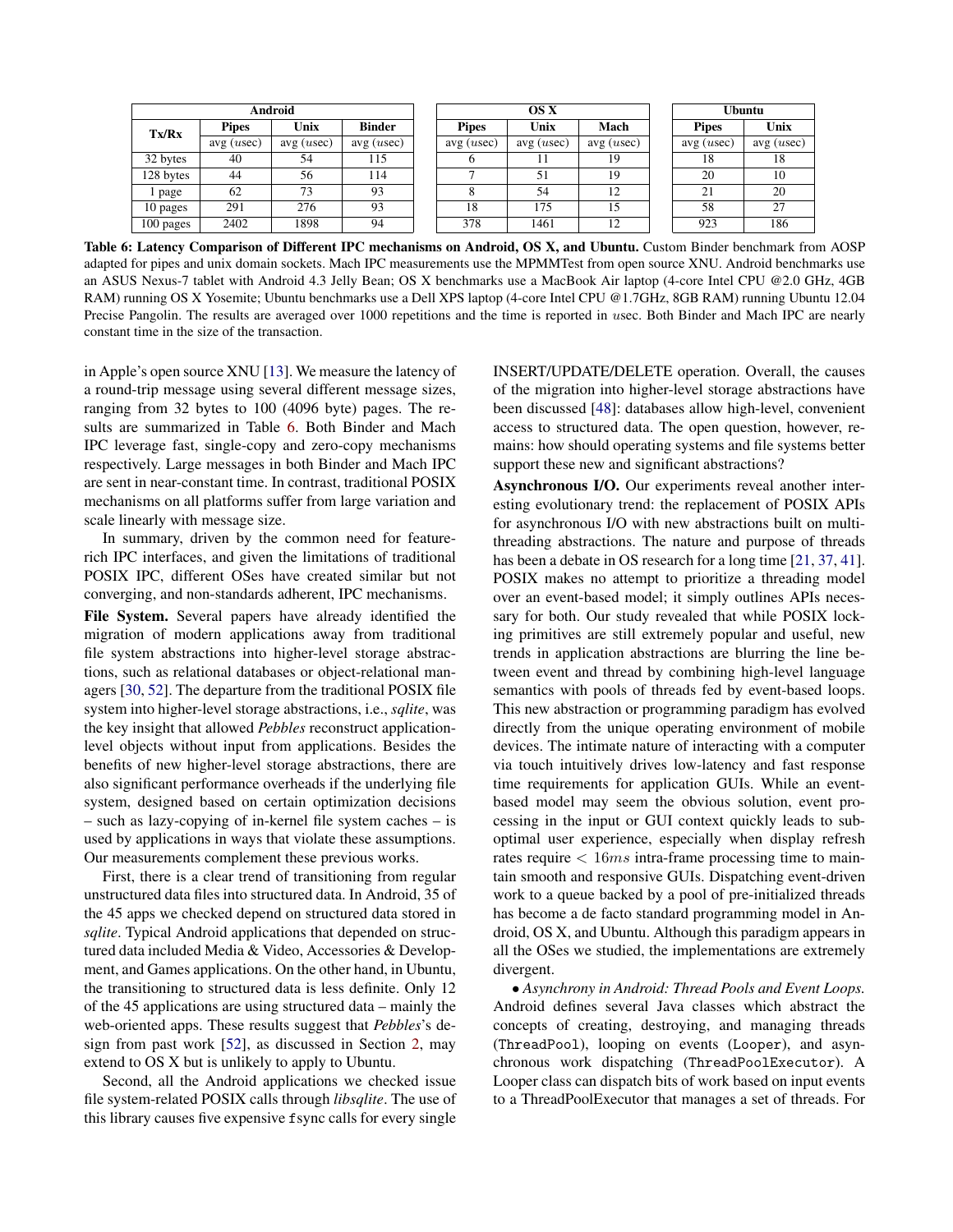example, one can use Looper to asynchronously dispatch file downloads for processing into a ThreadPool.

• *Asynchrony in Ubuntu: Thread Pools and Event Loops.* Ubuntu applications can choose from a variety of libraries providing similar functionality, but through vastly different interfaces. The libglib, libQtCore, and libnspr all provide high-level thread abstractions based on the GNOME [\[27\]](#page-14-24) desktop environment, and account for more than 13% of all measured POSIX CPU time. In particular, libglib provides the GSource, GThreadPool, and GAsyncQueue C-structure based APIs that perform conceptually similar functions to their Android Java counterparts. In addition, the libQtCore library implements threading abstractions for Qt-based Ubuntu applications.

• *Asynchrony in OS X: Grand Central Dispatch.* In OS X the APIs are, yet again, different. The vast majority of event-driven programming in OS X is done through Mach IPC, and corresponding kernel system calls comprise the majority of system CPU time [\[20\]](#page-14-25). Apple has written C, Objective-C, and Swift based APIs around event handling, thread pool management, and asynchronous task dispatch. Most of these APIs are enabled through Grand Central Dispatch [\[18\]](#page-14-4) (GCD). GCD manages a pool of threads, and even defines POSIX alternatives to semaphores, memory barriers, and asynchronous I/O. Low-level objects such as dispatch queue t and dispatch source t are managed by functions such as dispatch async and dispatch source set event handler. The GCD functionality is exported to even higher levels of abstraction in classes such as NSOperation [\[19\]](#page-14-26). Apple has even written a tutorial [\[15\]](#page-14-27) for developers on how to migrate *away* from POSIX threads.

A fascinating practical result of exposing high-level event and thread management APIs to app developers is that the number of threads in the system increases. In our measurements we found that our idle Android tablet had 690 instantiated threads, our idle MacBook Air laptop had 580 instantiated threads, and our idle Ubuntu laptop had 292 instantiated threads. Particularly for Android, more than 100 instantiated threads were directly tied to custom Binder, Looper, and ThreadPool management APIs.

In summary, driven by the strong need for asynchrony and the event-based nature of modern GUI applications, different OSes have created similar but not converging and non-standard adherent threading support mechanisms.

## <span id="page-12-1"></span>5.5 Unintended Effects of POSIX Use

We end our study with some interesting findings about unintended side-effects due to lack of use of various POSIX corners. Section [5.1](#page-4-2) revealed that some POSIX APIs, although implemented, are never actually used by real, consumeroriented applications. We discuss two implications of this aspect here. First, it is a well-known fact that unused (dead) code in any program is a liability [\[40,](#page-15-23) [47,](#page-15-24) [51\]](#page-15-25). If a piece of code is unused, its testing, maintenance, and debugging becomes a lower priority for developers, increasing the chance

<span id="page-12-2"></span>

Figure 4: Popularity of POSIX in Benign vs. Malicious Apps.

of bugs to survive over long periods. Our study reveals that this observation applies to POSIX and its implementation in Android. We find that the syslog function, a POSIX logging utility, is implemented by Android's bionic libc, but the implementation is actually broken. Not only is there no syslog daemon process to which the syslog function would communicate, but the code also attempts to connect to a Unix domain socket named /dev/kmsg which in Android is actually a character device! (Incidentally, we found a similar side-effect in our prior work *Cycada* [\[7\]](#page-14-8): in iOS, the select system call, presumably also equally rarely used as in the OSes we study here, is buggy; its latency scales linearly with the number of file descriptors and the call fails to return when selecting on more than 250 descriptors.)

Second, it is well-known that malware developers often exploit interfaces known to be old, poorly maintained, and buggy. Our study reveals evidence of this aspect, as well. We examined the POSIX functions linked from 1,260 malicious Android applications available on a popular malware corpus [\[62\]](#page-16-1). Figure [4](#page-12-2) compares the distribution of POSIX APIs in 45 popular (and hopefully benign) Android apps with that of POSIX APIs in the malicious apps. The POSIX calls on the x axis are sorted by their popularity in the benign apps. The spikes appearing toward the right-hand side of the graph show that malware often leverages APIs that are not linked by benign applications. For example, a set of pseudo-terminal functions are quite popular among the malicious apps (40.5%), but hardly linked in benign apps (0.45%). Such functions might be used by malware to open remote shells on compromised devices. Thus, unused corners of POSIX can be abused and should be well-understood to properly protect them.

## <span id="page-12-0"></span>6. Related Work and Discussion

Our results demonstrate a clear transition away from POSIX for four key OS subsystems: graphics, IPC, threading, and storage. The trend away from POSIX in each of these areas has followed different, and often divergent, paths on different platforms. The changes likely stem from POSIX's limitations in supporting modern workloads, which are increasingly graphical, latency-sensitive, and memoryconstrained (particularly on mobile devices). To sustain the new workloads, and take full advantage of the new, pow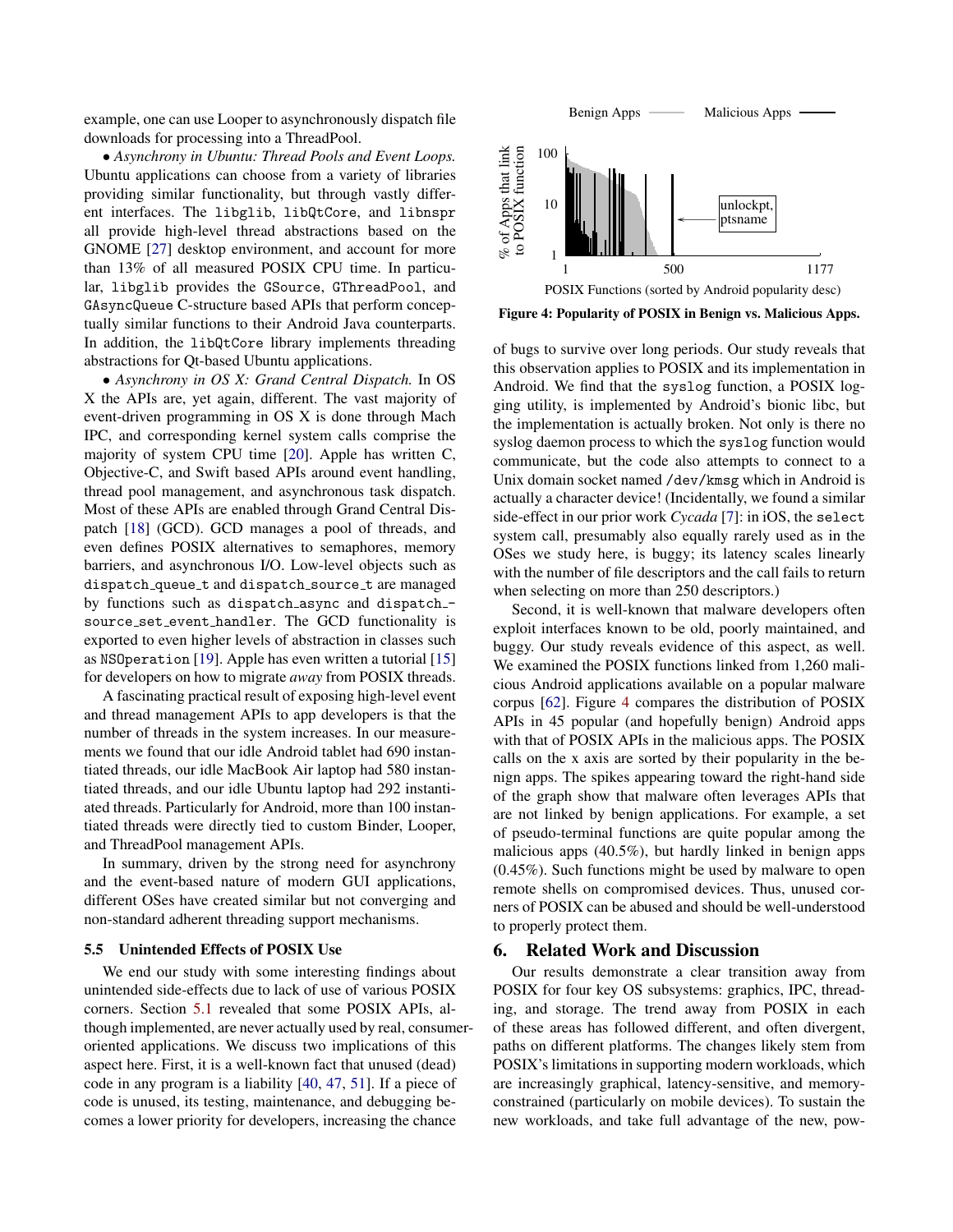erful hardware available in these devices, OS designers have evolved some POSIX APIs and concepts to fit newer paradigms, left other POSIX APIs in dusty corners of seldom used libraries, and invented new APIs outside the original bounds of POSIX.

All of these evolutions are natural and positive, however they have a downside: as the trend away from POSIX follows different and often divergent paths on different platforms, POSIX's cross-OS portability goal becomes even more distant. What should OS developers, researchers, standards bodies, and educators do about this trend? Should we allow this departure from POSIX to continue risking even the limited cross-OS portability we have today? Should we instead examine these trends to determine whether POSIX is due for an upgrade? Should educators evolve their courses to cover the new abstractions that are taking form in modern OSes, e.g., IPC, and if so, what new abstractions should they cover?

Several recent works have explored system designs that build upon this departure from the POSIX API to reap benefits of various kinds. Section [2](#page-1-0) provided two examples from our own experience, but there are numerous other examples. Arrakis [\[43\]](#page-15-26) proposes a new operating system design to circumvent the kernel on I/O operations, including changing the POSIX API, to attain superior performance. A POSIX version of Arrakis is also developed, with better performance than Linux, but not as good as the non-POSIX design. Flux [\[31\]](#page-14-28) enables app migration across heterogeneous Android devices by leveraging higher-level Android APIs to avoid the need to capture low-level device state managed by device-specific ioctl extensions. OptFS [\[23\]](#page-14-29) departs from traditional POSIX semantics for file system design, with a design that requires only minor modifications to POSIX, to yield performance improvements for some workloads that are an order of magnitude better. Furthermore, a plethora of large scale distributed file systems have moved away from POSIX to avoid performance penalties, including Ceph [\[60\]](#page-15-27), HDFS [\[49\]](#page-15-28), and GFS [\[26\]](#page-14-30), the latter of which is justified in part due to its support of customized internal infrastructure and therefore lacks the need to support POSIX semantics. Our work is complementary to all of these works, providing the first rigorous characterization of evolution of POSIX abstractions across multiple OSes. Our results can be leveraged by developers, researchers, and standards bodies to adapt their applications and optimization and standardization efforts toward the new or changed abstractions.

Two recent studies [\[30,](#page-14-9) [58\]](#page-15-3) make related observations about modern use of system-level APIs. A 2011 paper [\[30\]](#page-14-9) observes that file system APIs are being used in unexpected ways in modern OSX workloads. One reason, the authors observe, is that system-level workloads are driven by highlevel data management libraries. We make this and other observations at the broader scope of all system abstractions standardized in POSIX across multiple OSes.

A paper concurrent to ours [\[58\]](#page-15-3) statically analyzes all packages in the Ubuntu 15.04 distribution with the goal of identifying frequently-used system APIs and developing metrics to evaluate research prototypes for compatibility with modern consumer-oriented workloads. While driven by different goals, our studies reach several common conclusions, including that large portions of POSIX are unused by modern workloads and that extension APIs, such as ioctl, are used extensively. From the standpoint of these common conclusions, each study adds complementary dimensions that mutually strengthen our findings. Their study covers a broader set of system APIs, considering /proc pseudo files and the many specific ioctl/fcntl/prctl codes in addition to standard POSIX functions in libc. Our study generalizes the observations to multiple OSes and uses dynamic experiments, in addition to static analysis, to reveal the performance implications of heavy extension API usage. Finally, our study identifies forces driving the evolution of several key abstractions, including graphics and IPC, and uniquely illustrates how new OS functionality is built on extensive use of extension APIs.

# <span id="page-13-0"></span>7. Conclusions

Perfect application portability across all UNIX-based OSes is clearly beyond the realm of possibility. However, maintaining at least a subset of harmonized abstractions is still a viable alternative for preserving some degree of uniformity within the UNIX-based OS ecosystem. Within the context of its limitations – such as the exclusive focus on consumer-oriented workloads – our study shows that POSIX abstractions are evolving in significant ways in three modern UNIX-based OSes (Android, OS X, and Ubuntu), and that changes are not converging to any new unified set of abstractions. Parts of the POSIX standard appear unnecessary for consumer-OS developers to implement, others include a set of obsolete abstractions whose implementations are sometimes buggy and abused by attackers, and a set of new abstractions necessary for modern workloads is completely missing. We believe that a new revision of the POSIX standard is due, and urge the research community to investigate what that standard should be. Our study provides a few examples of abstractions, graphics, IPC, storage, and networking, as starting points for re-standardization, and we recommend that any changes be informed by popular frameworks that are now taking a principal role in modern OSes.

## 8. Acknowledgments

Michael Swift provided valuable feedback on earlier drafts of this paper. Andrei Papancea and Benjamin Hanser helped with running application workloads and obtaining measurements. This work was supported in part by DARPA Contract FA8650-11-C-7190, NSF grants CNS-1351089, CNS-1162447, CNS-1422909, and CCF-1162021, a Google Research Award, and a Microsoft Research Faculty Fellowship.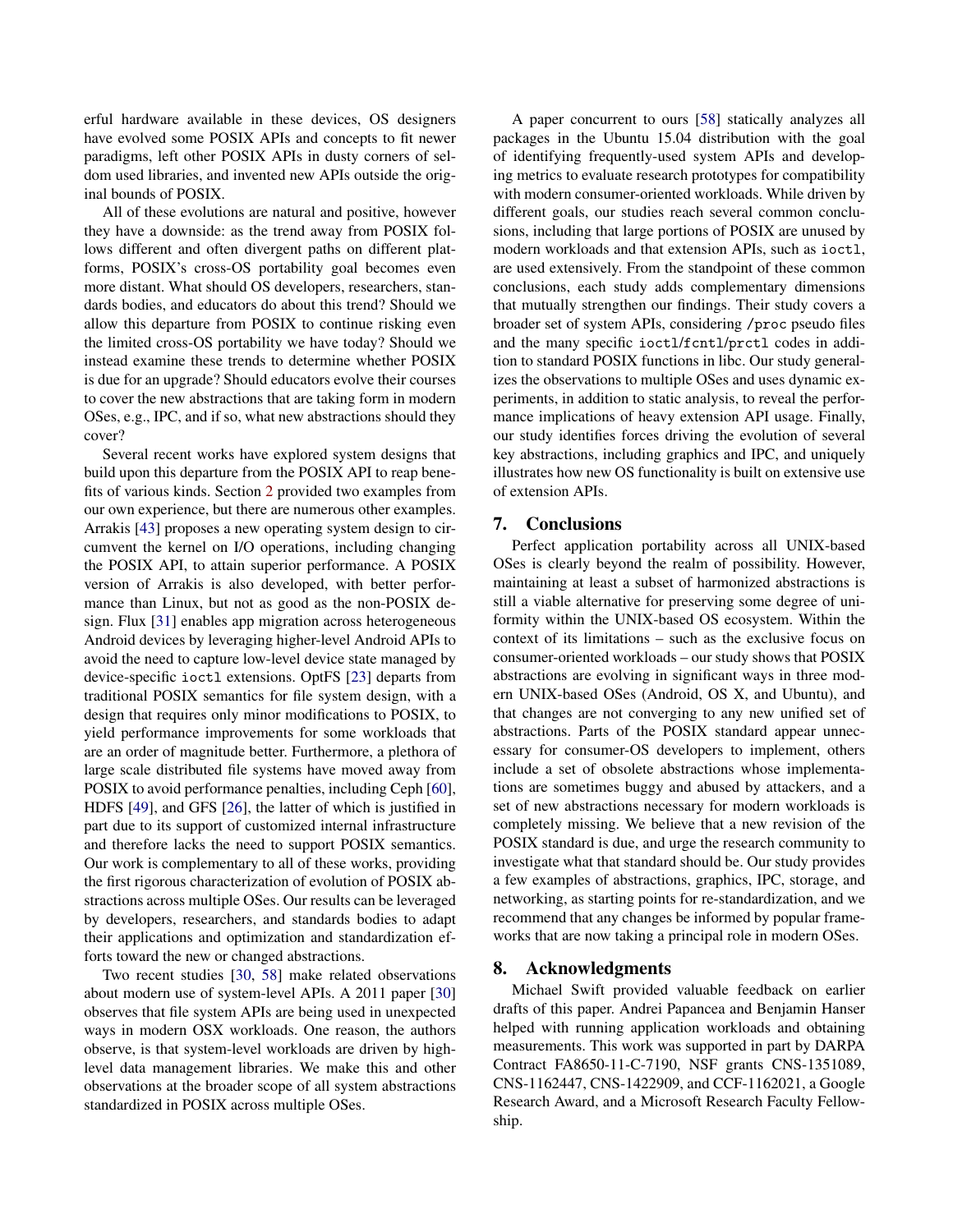## References

- <span id="page-14-7"></span>[1] SQLite. <https://www.sqlite.org/>. Accessed: 03/08/2016.
- <span id="page-14-0"></span>[2] Adobe Systems Inc. PhoneGap — Home. [http://](http://phonegap.com/) [phonegap.com/](http://phonegap.com/). Accessed: 3/19/2015.
- <span id="page-14-13"></span>[3] Android.com. Android Developer, Debugging. [http://developer.android.com/tools/debugging/](http://developer.android.com/tools/debugging/index.html) [index.html](http://developer.android.com/tools/debugging/index.html). Accessed: 10/18/2015.
- <span id="page-14-11"></span>[4] Android.com. Android Developer, Operations to Multiple Threads. [http://developer.android.com/training/](http://developer.android.com/training/multiple-threads/index.html) [multiple-threads/index.html](http://developer.android.com/training/multiple-threads/index.html). Accessed: 10/18/2015.
- <span id="page-14-12"></span>[5] Android.com. Android Developer, Saving Data. [http://developer.android.com/training/basics/](http://developer.android.com/training/basics/data-storage/index.html) [data-storage/index.html](http://developer.android.com/training/basics/data-storage/index.html). Accessed: 10/18/2015.
- <span id="page-14-16"></span>[6] Android.com. ART and Dalvik. [https://source.](https://source.android.com/devices/tech/dalvik/) [android.com/devices/tech/dalvik/](https://source.android.com/devices/tech/dalvik/). Accessed: 10/18/2015.
- <span id="page-14-8"></span>[7] J. Andrus, A. V. Hof, N. AlDuaij, C. Dall, N. Viennot, and J. Nieh. Cider: Native Execution of iOS Apps on Android. In *Proceedings of the*  $19^{th}$  *International Conference on Architectural Support for Programming Languages and Operating Systems (ASPLOS 2014)*, pages 367–382, Salt Lake City, Utah, USA, Mar. 2014.
- <span id="page-14-10"></span>[8] J. Andrus and J. Nieh. Teaching Operating Systems Using Android. In *Proceedings of the 43rd ACM Technical Symposium on Computer Science Education (SIGCSE 2012)*, pages 613–618, Raleigh, NC, USA, Mar. 2012.
- <span id="page-14-1"></span>[9] Appcelerator Inc. Enterprise Mobile Application Development Platform — The Appcelerator Platform. [http://www.appcelerator.com/platform/](http://www.appcelerator.com/platform/appcelerator-platform/) [appcelerator-platform/](http://www.appcelerator.com/platform/appcelerator-platform/). Accessed: 3/19/2015.
- <span id="page-14-18"></span>[10] Apple Inc. Developer, Objective-C. [https://](https://developer.apple.com/library/ mac/documentation/Cocoa/Conceptual/ProgrammingWithObjectiveC/Introduction/Introduction.html) [developer.apple.com/library/mac/documentation/](https://developer.apple.com/library/ mac/documentation/Cocoa/Conceptual/ProgrammingWithObjectiveC/Introduction/Introduction.html) [Cocoa/Conceptual/ProgrammingWithObjectiveC/](https://developer.apple.com/library/ mac/documentation/Cocoa/Conceptual/ProgrammingWithObjectiveC/Introduction/Introduction.html) [Introduction/Introduction.html](https://developer.apple.com/library/ mac/documentation/Cocoa/Conceptual/ProgrammingWithObjectiveC/Introduction/Introduction.html). Accessed: 10/18/2015.
- <span id="page-14-14"></span>[11] Apple Inc. Developer support, debugging. [https://](https://developer.apple.com/support/debugging) [developer.apple.com/support/debugging](https://developer.apple.com/support/debugging). Accessed: 10/18/2015.
- <span id="page-14-19"></span>[12] Apple Inc. Developer, Swift. [https://developer.apple.](https://developer.apple.com/swift/) [com/swift/](https://developer.apple.com/swift/). Accessed: 10/18/2015.
- <span id="page-14-22"></span>[13] Apple, Inc. OS X 10.11.2 - Source. [http://opensource.](http://opensource.apple.com/tarballs/xnu/xnu-3248.20.55.tar.gz) [apple.com/tarballs/xnu/xnu-3248.20.55.tar.gz](http://opensource.apple.com/tarballs/xnu/xnu-3248.20.55.tar.gz). Accessed: 3/20/2016.
- <span id="page-14-17"></span>[14] Apple Inc. OS X Frameworks. [https://](https://developer.apple.com/library/ mac/documentation/MacOSX/Conceptual/OSX_Technology_Overview/SystemFrameworks/SystemFrameworks.html) [developer.apple.com/library/mac/documentation/](https://developer.apple.com/library/ mac/documentation/MacOSX/Conceptual/OSX_Technology_Overview/SystemFrameworks/SystemFrameworks.html) [MacOSX/Conceptual/OSX\\_Technology\\_Overview/](https://developer.apple.com/library/ mac/documentation/MacOSX/Conceptual/OSX_Technology_Overview/SystemFrameworks/SystemFrameworks.html) [SystemFrameworks/SystemFrameworks.html](https://developer.apple.com/library/ mac/documentation/MacOSX/Conceptual/OSX_Technology_Overview/SystemFrameworks/SystemFrameworks.html). Accessed: 10/18/2015.
- <span id="page-14-27"></span>[15] Apple, Inc. Migrating Away from Threads. [https://developer.apple.com/library/](https://developer.apple.com/library/ios/documentation/General/Conceptual/ConcurrencyProgrammingGuide/ThreadMigration/ThreadMigration.html) [ios/documentation/General/Conceptual/](https://developer.apple.com/library/ios/documentation/General/Conceptual/ConcurrencyProgrammingGuide/ThreadMigration/ThreadMigration.html) [ConcurrencyProgrammingGuide/ThreadMigration/](https://developer.apple.com/library/ios/documentation/General/Conceptual/ConcurrencyProgrammingGuide/ThreadMigration/ThreadMigration.html) [ThreadMigration.html](https://developer.apple.com/library/ios/documentation/General/Conceptual/ConcurrencyProgrammingGuide/ThreadMigration/ThreadMigration.html), Dec. 2012. Accessed: 03/25/2015.
- <span id="page-14-20"></span>[16] Apple, Inc. Mach Overview. [https://developer.](https://developer.apple.com/library/mac/documentation/Darwin/Conceptual/KernelProgramming/Mach/Mach.html) [apple.com/library/mac/documentation/Darwin/](https://developer.apple.com/library/mac/documentation/Darwin/Conceptual/KernelProgramming/Mach/Mach.html) [Conceptual/KernelProgramming/Mach/Mach.html](https://developer.apple.com/library/mac/documentation/Darwin/Conceptual/KernelProgramming/Mach/Mach.html), Aug. 2013. Accessed: 03/22/2015.
- <span id="page-14-21"></span>[17] Apple, Inc. Creating XPC Services. [https://](https://developer.apple.com/library/mac/documentation/MacOSX/Conceptual/BPSystemStartup/Chapters/CreatingXPCServices.html) [developer.apple.com/library/mac/documentation/](https://developer.apple.com/library/mac/documentation/MacOSX/Conceptual/BPSystemStartup/Chapters/CreatingXPCServices.html) [MacOSX/Conceptual/BPSystemStartup/Chapters/](https://developer.apple.com/library/mac/documentation/MacOSX/Conceptual/BPSystemStartup/Chapters/CreatingXPCServices.html) [CreatingXPCServices.html](https://developer.apple.com/library/mac/documentation/MacOSX/Conceptual/BPSystemStartup/Chapters/CreatingXPCServices.html), July 2014. Accessed: 03/22/2015.
- <span id="page-14-4"></span>[18] Apple, Inc. Grand Central Dispatch (GCD) Reference. [https://developer.apple.com/library/](https://developer.apple.com/library/ios/documentation/Performance/Reference/GCD_libdispatch_Ref/index.html) [ios/documentation/Performance/Reference/GCD\\_](https://developer.apple.com/library/ios/documentation/Performance/Reference/GCD_libdispatch_Ref/index.html) [libdispatch\\_Ref/index.html](https://developer.apple.com/library/ios/documentation/Performance/Reference/GCD_libdispatch_Ref/index.html), Sept. 2014. Accessed: 03/19/2015.
- <span id="page-14-26"></span>[19] Apple, Inc. NSOperation Class Reference. [https://](https://developer.apple.com/library/ios/documentation/Cocoa/Reference/NSOperation_class/index.html) [developer.apple.com/library/ios/documentation/](https://developer.apple.com/library/ios/documentation/Cocoa/Reference/NSOperation_class/index.html) [Cocoa/Reference/NSOperation\\_class/index.html](https://developer.apple.com/library/ios/documentation/Cocoa/Reference/NSOperation_class/index.html), Sept. 2014. Accessed: 03/25/2015.
- <span id="page-14-25"></span>[20] Apple Kernel Engineer. Personal communication, Mar. 2015.
- <span id="page-14-23"></span>[21] R. V. Behren, J. Condit, and E. Brewer. Why Events Are a Bad Idea (for High-concurrency Servers). In *Proceedings of the 9th Conference on Hot Topics in Operating Systems - Volume 9*, pages 4–4, Lihue, HI, USA, May 2003.
- <span id="page-14-2"></span>[22] Box. Box Platform Developer Documentation. [https://](https://developers.box.com/sdks/) [developers.box.com/sdks/](https://developers.box.com/sdks/). Accessed: 3/19/2015.
- <span id="page-14-29"></span>[23] V. Chidambaram, T. S. Pillai, A. C. Arpaci-Dusseau, and R. H. Arpaci-Dusseau. Optimistic Crash Consistency. In *Proceedings of the Twenty-Fourth ACM Symposium on Operating Systems Principles (SOSP 2013)*, pages 228–243, Farminton, PA, USA, Nov. 2013.
- <span id="page-14-3"></span>[24] Corona Labs. Cross-Platform Mobile App Development for iOS, Android - Corona Labs. <https://coronalabs.com/>. Accessed: 3/19/2015.
- <span id="page-14-6"></span>[25] freedesktop.org. D-Bus. [http://www.freedesktop.org/](http://www.freedesktop.org/wiki/Software/dbus/) [wiki/Software/dbus/](http://www.freedesktop.org/wiki/Software/dbus/). Accessed: 10/18/2015.
- <span id="page-14-30"></span>[26] S. Ghemawat, H. Gobioff, and S.-T. Leung. The Google File System. In *Proceedings of the Nineteenth ACM Symposium on Operating Systems Principles (SOSP 2003)*, pages 29–43, Bolton Landing, NY, USA, Oct. 2003.
- <span id="page-14-24"></span>[27] GNOME.org. gnome. <http://www.gnome.org/>. Accessed: 01/14/2014.
- <span id="page-14-15"></span>[28] gnome.org. Gnome Developer, Debugging. [https:](https://developer.gnome.org/gtk3/stable/gtk-running.html#interactive-debugging) [//developer.gnome.org/gtk3/stable/gtk-running.](https://developer.gnome.org/gtk3/stable/gtk-running.html#interactive-debugging) [html#interactive-debugging](https://developer.gnome.org/gtk3/stable/gtk-running.html#interactive-debugging). Accessed: 10/18/2015.
- <span id="page-14-5"></span>[29] Google Inc. Binder — Android Developers. [http:](http://developer.android.com/reference/android/os/Binder.html) [//developer.android.com/reference/android/os/](http://developer.android.com/reference/android/os/Binder.html) [Binder.html](http://developer.android.com/reference/android/os/Binder.html), Mar. 2015. Accessed: 03/19/2015.
- <span id="page-14-9"></span>[30] T. Harter, C. Dragga, M. Vaughn, A. C. Arpaci-Dusseau, and R. H. Arpaci-Dusseau. A file is not a file: understanding the I/O behavior of Apple desktop applications. In *Proceedings of the* 23rd *ACM Symposium on Operating Systems Principles (SOSP 2011)*, pages 10:1–10:39, Cascais, Portugal, Oct. 2011.
- <span id="page-14-28"></span>[31] A. V. Hof, H. Jamjoom, J. Nieh, and D. Williams. Flux: Multi-Surface Computing in Android. In *Proceedings of the*  $10^{th}$ *European Conference on Computer Systems (EuroSys 2015)*, pages 24:1–24:17, Bordeaux, France, Apr. 2015.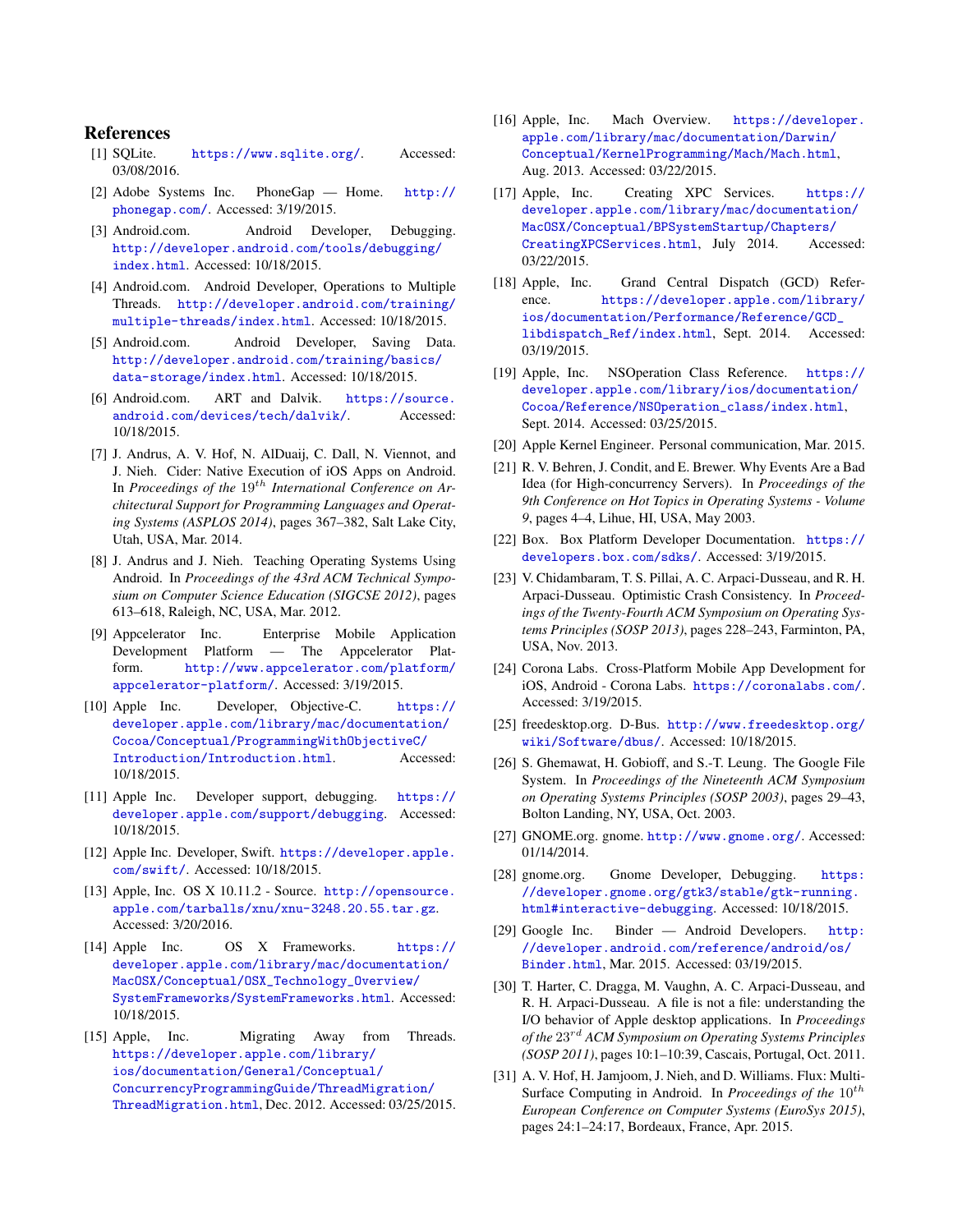- <span id="page-15-5"></span>[32] IEEE and The Open Group. POSIX.1 Backgrounder. [http://www.opengroup.org/austin/papers/](http://www.opengroup.org/austin/papers/backgrounder.html) [backgrounder.html](http://www.opengroup.org/austin/papers/backgrounder.html), 2003. Accessed: 01/14/2015.
- <span id="page-15-8"></span>[33] Intel. Pin - A Dynamic Binary Instrumentation Tool. [https:](https://software.intel.com/en-us/articles/pintool) [//software.intel.com/en-us/articles/pintool](https://software.intel.com/en-us/articles/pintool). Accessed: 01/14/2014.
- <span id="page-15-10"></span>[34] Internet Archive. Android Apps. [https://archive.](https://archive.org/details/android_apps&tab=about) [org/details/android\\_apps&tab=about](https://archive.org/details/android_apps&tab=about). Accessed: 03/15/2016.
- <span id="page-15-12"></span>[35] Khronos Group. OpenGL Specification, Feb. 2011. [http:](http://www.khronos.org/opengl/) [//www.khronos.org/opengl/](http://www.khronos.org/opengl/).
- <span id="page-15-13"></span>[36] Khronos Group. History of OpenGL - OpenGL.org. [https://www.opengl.org/wiki/History\\_of\\_OpenGL](https://www.opengl.org/wiki/History_of_OpenGL), Jan. 2015. Accessed: 03/22/2015.
- <span id="page-15-21"></span>[37] H. C. Lauer and R. M. Needham. On the Duality of Operating System Structures. *SIGOPS Operating Systems Review*, 13(2):63–76, Apr. 1979.
- <span id="page-15-14"></span>[38] K. Menychtas, K. Shen, and M. L. Scott. Enabling OS Research by Inferring Interactions in the Black-box GPU Stack. In *Proceedings of the 2013 USENIX Conference on Annual Technical Conference (USENIX ATC 2013)*, pages 291–296, San Jose, CA, USA, June 2013.
- <span id="page-15-1"></span>[39] Morning Tec. Stella SDK. <http://www.stellasdk.org/>. Accessed: 3/19/2015.
- <span id="page-15-23"></span>[40] NSA. Guidance for Addressing Malicious Code Risk. [https://www.nsa.gov/ia/\\_files/guidance\\_for\\_](https://www.nsa.gov/ia/_files/guidance_for_addressing_malicious_code_risk.pdf) [addressing\\_malicious\\_code\\_risk.pdf](https://www.nsa.gov/ia/_files/guidance_for_addressing_malicious_code_risk.pdf), Sept. 2007. Accessed: 03/24/2015.
- <span id="page-15-22"></span>[41] J. K. Ousterhout. Why Threads Are A Bad Idea (for most purposes). Presentation given at the 1996 Usenix Annual Technical Conference (USENIX ATC 1996), Jan. 1996.
- <span id="page-15-15"></span>[42] S. Panneerselvam and M. M. Swift. Operating Systems Should Manage Accelerators. In *Proceedings of the 4th USENIX Conference on Hot Topics in Parallelism (HotPar 2012)*, Berkeley, CA, USA, June 2012.
- <span id="page-15-26"></span>[43] S. Peter, J. Li, , I. Zhang, D. Ports, D. Woos, A. Krishnamurthy, T. Anderson, and T. Roscoe. Arrakis: The Operating System is the Control Plane. In *Proceedings of the 11th USENIX Conference on Operating Systems Design and Implementation (OSDI 2014)*, pages 1–16, Broomfield, CO, USA, Oct. 2014.
- <span id="page-15-19"></span>[44] R. Rashid, R. Baron, A. Forin, R. Forin, D. Golub, M. Jones, D. Julin, D. Orr, and R. Sanzi. Mach: A Foundation for Open Systems. In *In Proceedings of the 2nd Workshop on Workstation Operating Systems. IEEE (WWOS-II)*, pages 109–112, Pacific Grove, CA, USA, Sept. 1989.
- <span id="page-15-16"></span>[45] C. J. Rossbach, J. Currey, M. Silberstein, B. Ray, and E. Witchel. PTask: Operating System Abstractions to Manage GPUs As Compute Devices. In *Proceedings of the Twenty-Third ACM Symposium on Operating Systems Principles (SOSP 2011)*, pages 233–248, Cascais, Portugal, Oct. 2011.
- <span id="page-15-17"></span>[46] C. J. Rossbach, Y. Yu, J. Currey, J.-P. Martin, and D. Fetterly. Dandelion: A Compiler and Runtime for Heterogeneous Systems. In *Proceedings of the Twenty-Fourth ACM Symposium*

*on Operating Systems Principles (SOSP 2013)*, pages 752– 757, Farminton, PA, USA, Nov. 2013.

- <span id="page-15-24"></span>[47] J. H. Saltzer and M. D. Schroeder. The Protection of Information in Computer Systems. *Proceedings of the IEEE*, 63(9), Sept. 1975.
- <span id="page-15-20"></span>[48] M. Seltzer and N. Murphy. Hierarchical File Systems Are Dead. In *Proceedings of the 12th Conference on Hot Topics in Operating Systems (HotOS 2009)*, pages 1–1, Monte Verita,´ Switzerland, May 2009.
- <span id="page-15-28"></span>[49] K. Shvachko, H. Kuang, S. Radia, and R. Chansler. The Hadoop Distributed File System. In *Proceedings of the 2010 IEEE 26th Symposium on Mass Storage Systems and Technologies (MSST 2010)*, pages 1–10, Incline Village, NV, USA, May 2010.
- <span id="page-15-18"></span>[50] M. Silberstein, B. Ford, I. Keidar, and Emmett. GPUfs: Integrating a File System with GPUs. In *Proceedings of the Eighteenth International Conference on Architectural Support for Programming Languages and Operating Systems (ASP-LOS 2013)*, pages 485–498, Houston, TX, USA, Mar. 2013.
- <span id="page-15-25"></span>[51] R. Smith. A Contemporary Look at Saltzer and Schroeder's 1975 Design Principles. *IEEE Security and Privacy*, 10(6), Nov. 2012.
- <span id="page-15-2"></span>[52] R. Spahn, J. Bell, M. Z. Lee, S. Bhamidipati, R. Geambasu, and G. Kaiser. Pebbles: Fine-grained Data Management Abstractions for Modern Operating Systems. In *Proceedings of the 11th USENIX Conference on Operating Systems Design and Implementation (OSDI 2014)*, pages 113–129, Broomfield, CO, USA, Oct. 2014.
- <span id="page-15-4"></span>[53] The Austin Group. The Austin Group. [http://www.](http://www.opengroup.org/austin/) [opengroup.org/austin/](http://www.opengroup.org/austin/). Accessed: 03/25/2014.
- <span id="page-15-11"></span>[54] The GTK+ Project. GTK+. <http://www.gtk.org/>. Accessed: 10/18/2015.
- <span id="page-15-0"></span>[55] The Open Group. Last POSIX Revision. [http://pubs.](http://pubs.opengroup.org/onlinepubs/9699919799) [opengroup.org/onlinepubs/9699919799](http://pubs.opengroup.org/onlinepubs/9699919799). Accessed: 03/19/2015.
- <span id="page-15-6"></span>[56] The Open Group. The Open Group Base Specifications Issue 7: Base Definitions. [http://pubs.opengroup.org/](http://pubs.opengroup.org/onlinepubs/9699919799/) [onlinepubs/9699919799/](http://pubs.opengroup.org/onlinepubs/9699919799/). Accessed: 01/14/2014.
- <span id="page-15-7"></span>[57] The Open Group. The Open Group Base Specifications Issue 7: System Interfaces. [http://pubs.opengroup.org/](http://pubs.opengroup.org/onlinepubs/9699919799/functions/V2_chap02.html) [onlinepubs/9699919799/functions/V2\\_chap02.html](http://pubs.opengroup.org/onlinepubs/9699919799/functions/V2_chap02.html). Accessed: 01/14/2014.
- <span id="page-15-3"></span>[58] C.-C. Tsai, B. J. Nafees, A. Abdul, and D. E. Porter. A Study of Modern Linux API Usage and Compatibility: What to Support When You' re Supporting. In *Proceedings of the* 11th *European Conference on Computer Systems (EuroSys 2016)*, London, United Kingdom, Apr. 2015.
- <span id="page-15-9"></span>[59] N. Viennot, E. Garcia, and J. Nieh. A Measurement Study of Google Play. In *Proceedings of the ACM International Conference on Measurement and Modeling of Computer Systems (SIGMETRICS 2014)*, pages 221–233, Austin, TX, USA, June 2014.
- <span id="page-15-27"></span>[60] S. A. Weil, S. A. Brandt, E. L. Miller, D. D. E. Long, and C. Maltzahn. Ceph: A Scalable, High-performance Distributed File System. In *Proceedings of the 7th Symposium on*